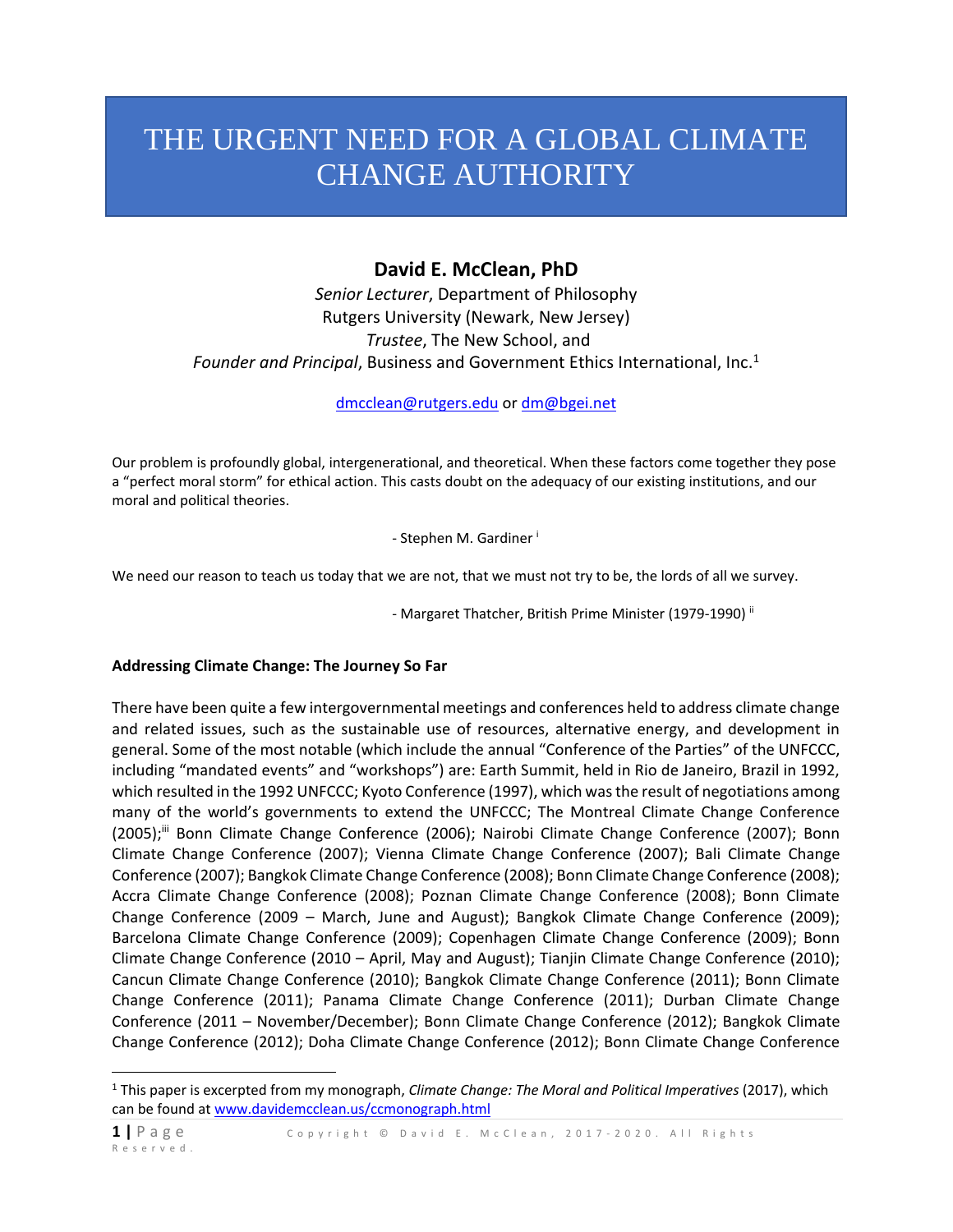"The twenty-first century, while maintaining systems of governance inherited from the past, is witnessing a weakening of the power of nation states . . . Given this situation, it is essential to devise stronger and more efficiently organized international institutions, with functionaries who are appointed fairly by agreement among national governments, and empowered to impose sanctions."

Pope Francis *Laudato Si'*

(2013); Warsaw Climate Change Conference (2013); Bonn Climate Change Conference (2014 – March, June and October); Lima Climate Change Conference (2014); Geneva Climate Change Conference (2015); Bonn Climate Change Conference (2015 – June, August and October); Paris Climate Change Conference (2015); Bonn Climate Change Conference (2016); COP 22 Climate Change Conference, Marrakech (2016); and several others.

In terms of significant *bi-lateral* action agreements, in 2014 the United States and China (currently one of the world's worst polluters, with China still heavily reliant on coal to satisfy its growing energy needs) entered into an agreement for substantial cuts in GHG emissions. The United States agreed to emit 26 to 28 percent less carbon in 2025 than it did in 2005, which is double the pace of reduction targeted for the period from 2005 to 2020, and China, which is a developing economy, pledged to reach peak carbon emissions by 2030 and pledged that clean energy sources would account for 20 percent of its energy production. At the moment, China is aggressively pursuing green energy technologies, largely because it has to, as its levels of pollution have not only become an ecological and health problem, but also a political problem.<sup>iv</sup>

Businesses also have been responding to climate change, pioneering innovations in construction, air conditioning and heating, lighting, and logistical fleet management, *inter alia*. Insurance companies have had a particularly sobering impact on decisions made by *other* businesses and by individuals seeking insurance (including flood insurance). Jason Thistlewaite of the University of Waterloo (Ontario) writes that "In recent years, the private insurance sector has started to incorporate climate change issues into its standard business practices and even begun to lobby governments to regulate and reduce global greenhouse gas

(GHG) emissions."<sup>v</sup> The Insurance Information Institute ("III") has discussed the concern throughout the insurance and re-insurance industry:

> Any increase in damage and litigation over damage [due to climate change] is likely to raise insurance company losses. What, then, are insurance companies doing to lessen the impact of global warming?

> As assumers of risk, both property and liability risk, insurers seek to mitigate potential losses every day through a process known as risk management. Since climate change could lead to losses *on a scale never before experienced*, insurers are not waiting for researchers to produce all the answers.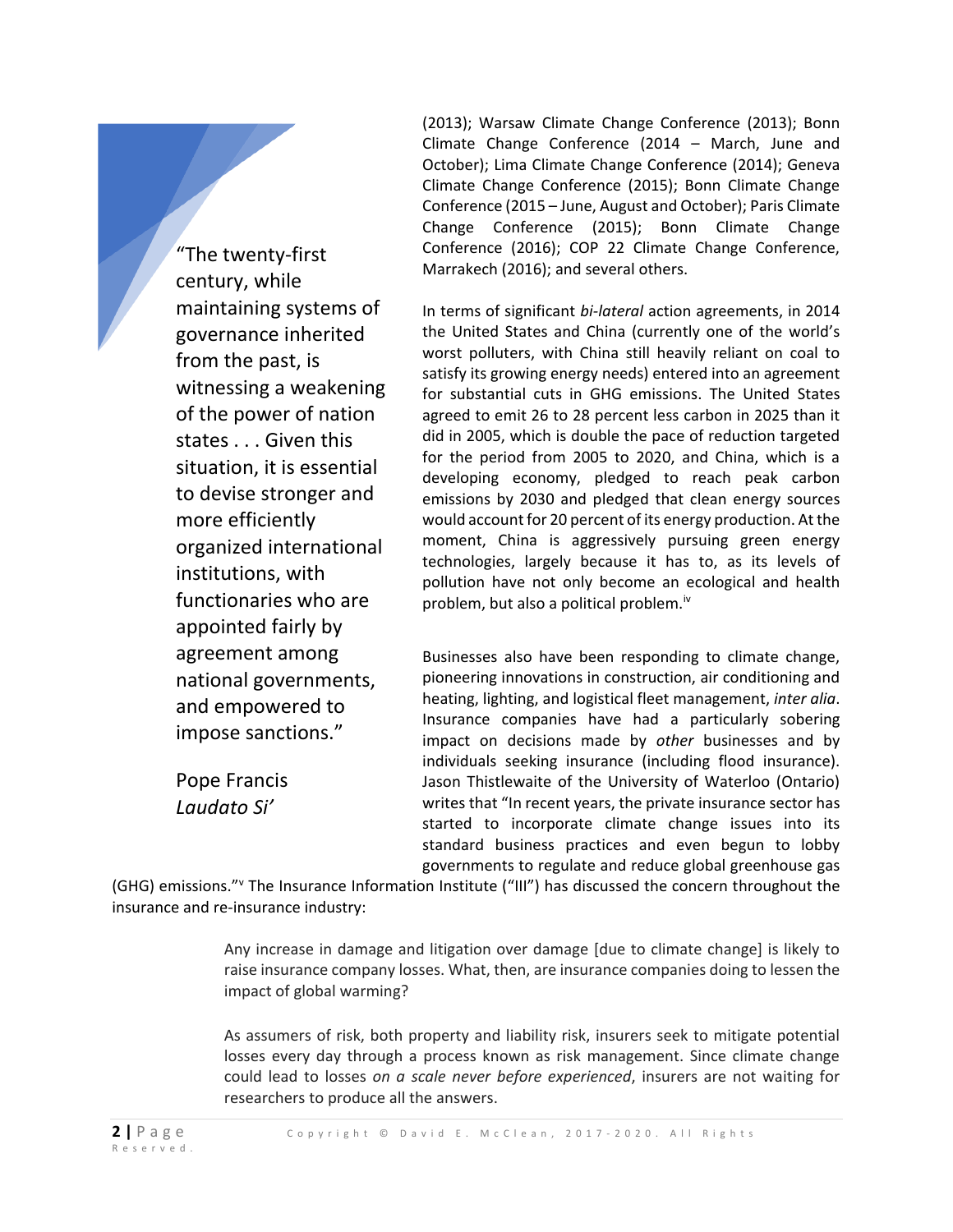On the property side, they are redoubling their efforts to raise awareness of climate change and pointing out how potential damage can be limited through more prudent land use, stronger building codes and better planning. Some large companies have launched innovative projects to help developing countries adapt to climate change or have invested in renewable energy.

On the liability side, insurers are helping clients focus on risk management related to climate change, including avoiding harm to the environment. *Failure to protect against or disclose such harm may lead to lawsuits*.

Insurance industry groups are studying the effects of climate change on the industry. The Geneva Association, whose members represent the world's largest insurers and reinsurers, agreed in May 2009 to continue its CC+I research project on climate change and its economic impact on insurance. In a comprehensive report, "The Insurance Industry and Climate Change–Contribution to the Global Debate," the association sets out the issues and the role insurance can play in the process of adapting to the negative effects of change, particularly in developing countries [emphases added]. vi

That said, note the III's exposition of recent developments, and the harder line the insurance industry is taking to mitigate losses:

> In May 2014 subsidiaries of Farmers Insurance *filed class-action lawsuits* against a number of communities in the Chicago area, arguing that they had not done enough to prepare for last year's heavy rains and widespread flooding, *which could have been anticipated due to global warming*. The severe weather caused extensive property damage. The insurers sought to make the municipalities reimburse it for the claims it had paid for flood damage. Some two weeks later, Farmers withdrew the suits, suggesting they had had the desired effect. The lawsuits had drawn the defendants' attention to "important issues," it said, and it expected its policyholders' interests would be protected by the local governments going forward. The company also said that it "hopes to continue the constructive conversations with the cities and counties to build stronger, safer communities."

> In a June 2013 report, "The Warming of the Oceans and the Implications for the (Re) Insurance Industry," the Geneva Association said there is strong evidence that the world's oceans have warmed significantly and that temperatures will continue to rise. In such an environment, the report noted, the old approach of analyzing historic data to predict future risk is inadequate. A more effective approach is to include the use of models based on various likely scenarios. *The report concluded that in some high-risk areas, ocean warming and climate change threaten the insurability of catastrophic risk more generally*.

> As of February 2014, California, Connecticut, Minnesota, New York and Washington State had agreed to participate in a National Association of Insurance Commissioners climate risk disclosure survey adopted in 2009. California requires all insurance companies writing more than \$100 million in direct premiums to respond to the eight-question survey, while the other four require companies writing more than \$300 million in premium to respond.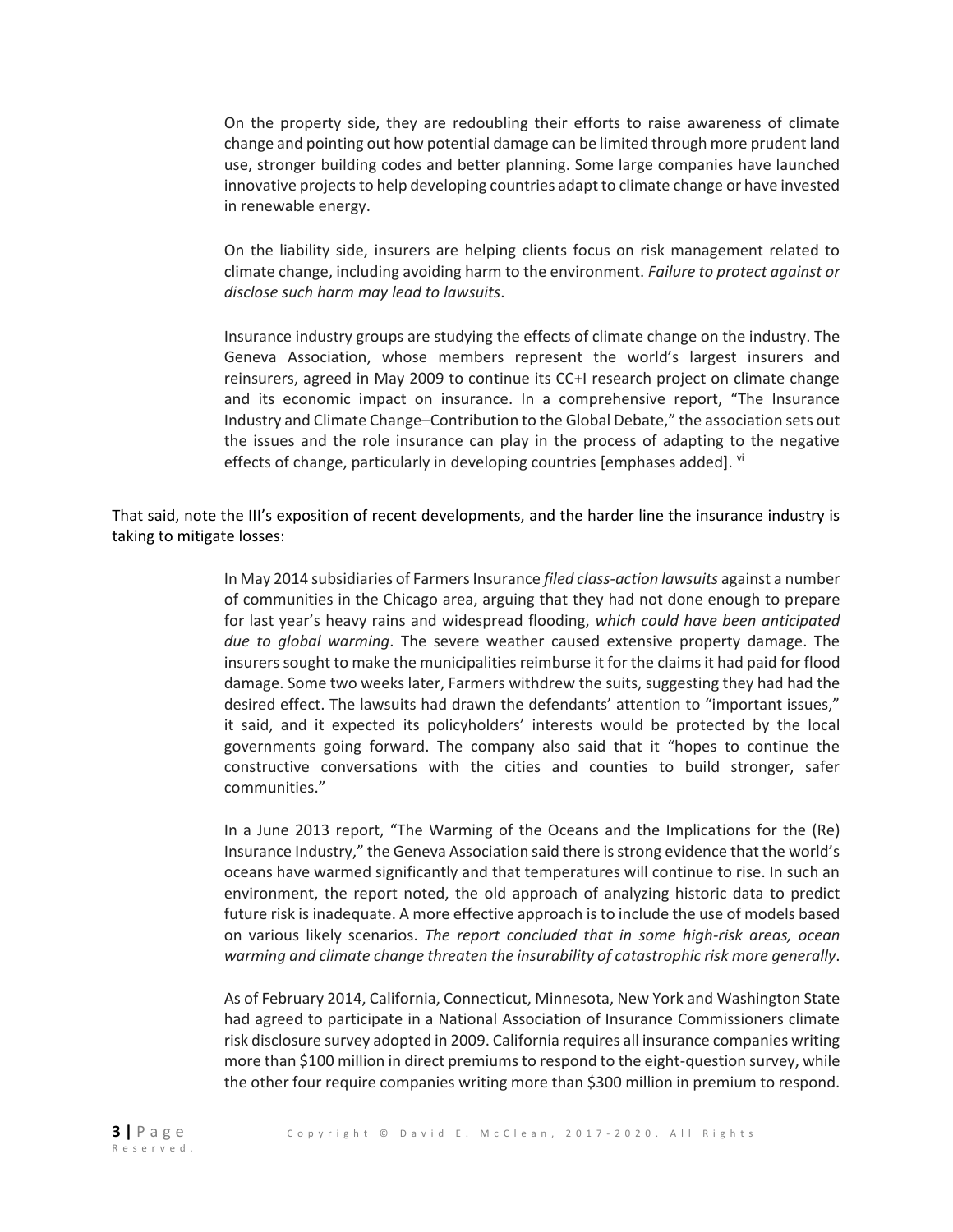For smaller insurers, providing information on climate change risk is voluntary. Responses are available to the public.<sup>vii</sup>

What was once thought unthinkable, unfeasible, idealistic, and naïve (particularly in the minds of nationalists and conservatives) has become the common understanding: Climate change is real and business has a huge role to play to address it. Now, even investors are taking climate change seriously, which has led to new investor disclosure guidelines promulgated by regulators in Europe and the United States. Economic, financial and environmental considerations are no longer severable from one another:

> A report released by Citigroup in 2015 estimated that not acting on the effects of climate change could cost the US economy \$44 trillion dollars in terms of lost gross domestic product (GDP) by 2060.The question that persists is how companies disclose these risks to their investors . . .

> Public companies are required by the Securities and Exchange Commission to disclose risk factors in their financial filings. Traditionally, companies have included possible negative operational outcomes that could affect their risk targets – such as capital resources, net sales, revenues, and future financial conditions. However, climate change can have possible negative outcomes affecting any or all of these risk targets . . .

> The industry-led Financial Stability Board's Task Force on Climate-related Financial Disclosures (TCFD), whose purpose is to ensure "more methodical, comparable and consistent disclosure on climate-related risks and opportunities," recommended in its June Report that preparers of climate-related financial disclosures provide such disclosures in their mainstream financial filings . . .

> The Task Force believes climate-related risks are often material and "disclosure in mainstream financial filings should foster shareholder engagement and broader use of climate-related financial disclosures, thus promoting a more informed understanding of climate-related risks and opportunities by investors and others."

> "Publication of climate-related financial information in mainstream financial filings will help ensure that appropriate controls govern the production and disclosure of the required information," the Task Force also stated. Vili

In the United States, the Securities and Exchange Commission ("SEC") issued guidelines regarding climate change disclosures. Unfortunately, the SEC has done little to enforce those guidelines, at least as of this writing. Given the Trump Administration's stance on environmental protection, and its view that ACC is a "hoax," it seems unlikely that the SEC will be permitted to become more aggressive in policing and enforcing risk disclosures concerning climate change in public company filings.<sup>ix</sup> That said, there are other powerful voices pushing for enhanced disclosures. On June 29, 2017, the TCFD (headed by former New York mayor, Michael Bloomberg) released three documents that serve as building blocks to describe and support implementation of the TCFD's recommendations. The TCFD's interests include helping investors and businesses better prepare themselves for the risks and opportunities (e.g., new green technologies) due to climate change: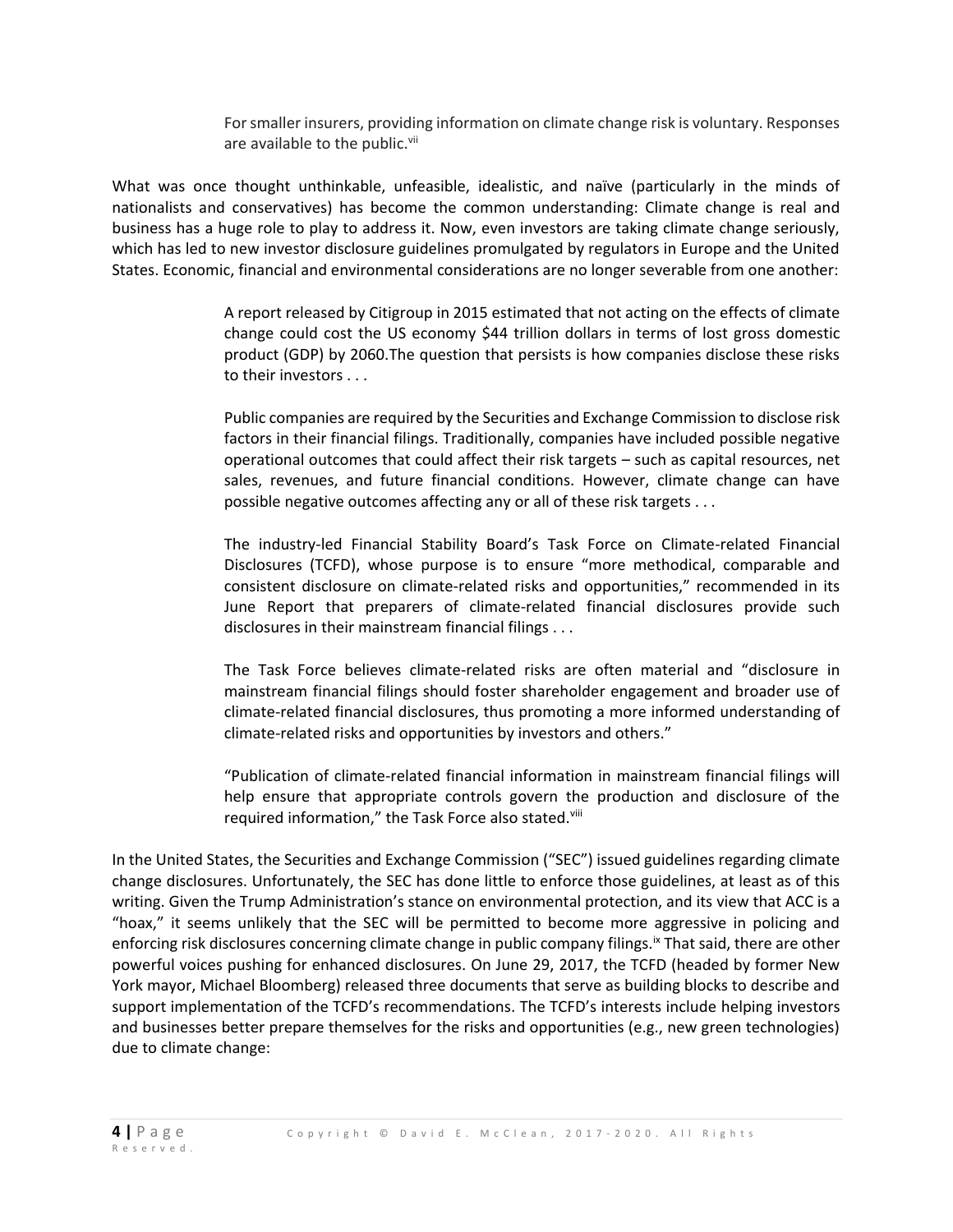It is widely recognized that continued emission of greenhouse gases will cause further warming of the Earth and that warming above 2° Celsius (2°C), relative to the preindustrial period, could lead to catastrophic economic and social consequences. As evidence of the growing recognition of the risks posed by climate change, in December 2015, nearly 200 governments agreed to strengthen the global response to the threat of climate change by "holding the increase in the global average temperature to well below 2°C above pre-industrial levels and to pursue efforts to limit the temperature increase to 1.5°C above pre-industrial levels," referred to as the Paris Agreement. The large-scale and long-term nature of the problem makes it uniquely challenging, especially in the context of economic decision making. Moreover, the current understanding of the potential financial risks posed by climate change—to companies, investors, and the financial system as a whole—is still at an early stage.

There is a growing demand for decision-useful, climate-related information by a range of participants in the financial markets. Creditors and investors are increasingly demanding access to risk information that is consistent, comparable, reliable, and clear. There has also been increased focus, especially since the financial crisis of 2007- 2008, on the negative impact that weak corporate governance can have on shareholder value, resulting in increased demand for transparency from organizations on their risks and risk management practices, including those related to climate change.

The growing demand for decision-useful, climate-related information has resulted in the development of several climate-related disclosure standards. Many of the existing standards, however, focus on disclosure of climate-related information, such as greenhouse gas (GHG) emissions and other sustainability metrics. Users of such climate-related disclosures commonly cite the lack of information on the financial implications around the climate-related aspects of an organization's business as a key gap. Users also cite inconsistencies in disclosure practices, a lack of context for information, use of boilerplate, and non-comparable reporting as major obstacles to incorporating climate-related risks and opportunities (collectively referred to as climate-related issues) as considerations in their investment, lending, and insurance underwriting decisions over the medium and long term. In addition, evidence suggests that the lack of consistent information hinders investors and others from considering climate-related issues in their asset valuation and allocation processes. [Note references omitted.] x

#### **The Need for a Global Authority**

While the work of NGOs, of industry, and of citizens themselves have been extremely useful in efforts to mitigate and prepare for the effects of climate change, the United States' decision to pull out of the Paris Agreement, as well as waffling by other countries, suggests that a stronger hand needs to be added to the mix, and it is up to the world's citizens to bring this about.<sup>2</sup> This is not a casual suggestion, it is a moral imperative. As Gardiner puts it:

<sup>&</sup>lt;sup>2</sup> In September of 2017, Trump Administration officials were suggesting that withdrawal from the Paris Agreement may not be inevitable, as long as terms were renegotiated to the Administration's satisfaction. Other parties to the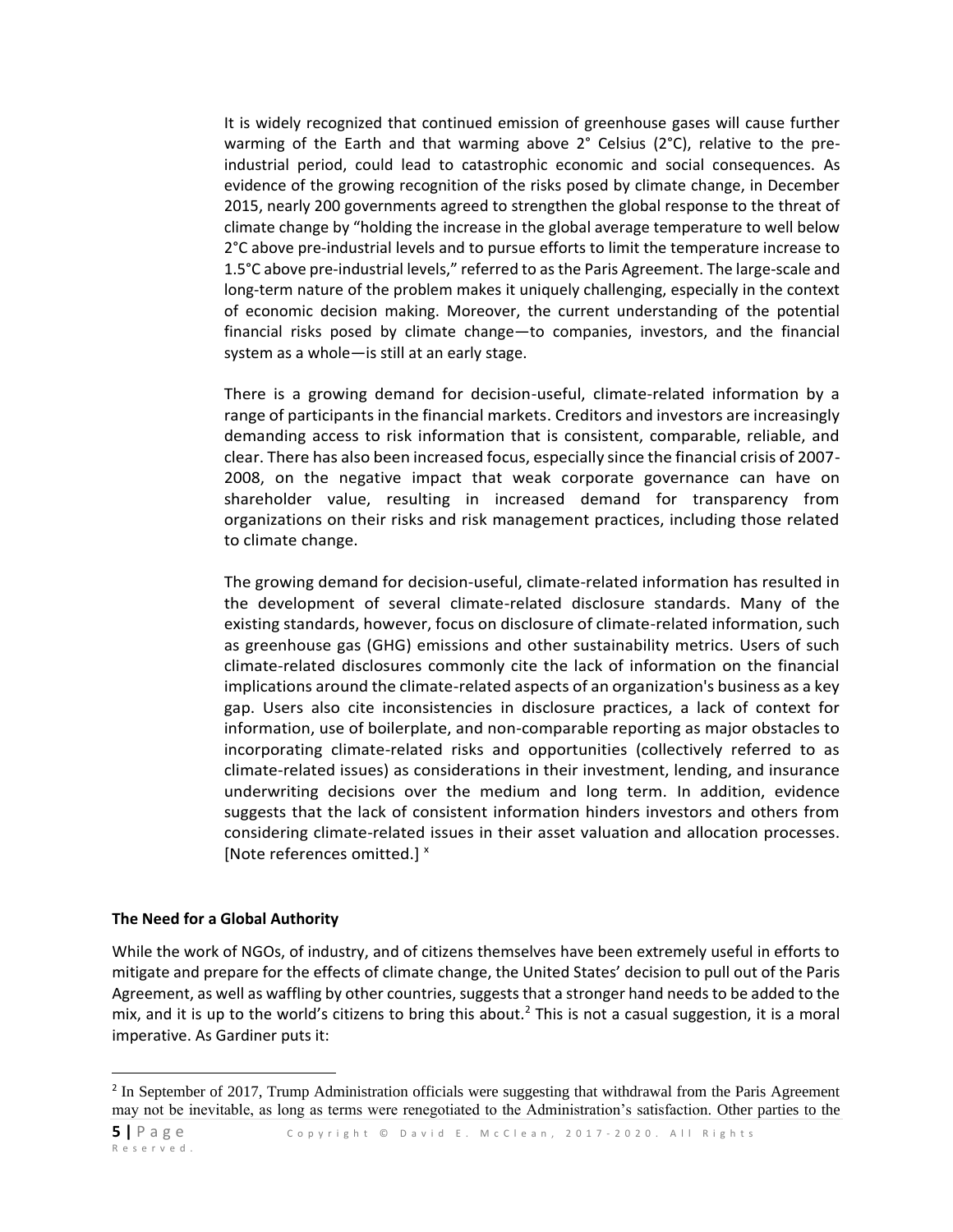Suppose that it is true that humanity currently lacks the appropriate institutions to deal with global environmental change. What follows? If political institutions normally operate under delegated authority from citizens, the answer seems clear. This is a case where the delegation has either not happened, or else has failed to be successful. How do we think about this? Again, there is a natural answer. If the attempt to delegate effectively has failed, then the responsibility falls back on the citizens again – either to solve the problems themselves, or else, if this is not possible, to create new institutions to do the job. If they fail to do so, then they are subject to moral criticism, for having failed to discharge their original responsibilities.<sup>xi</sup>

Indeed, as has been made very clear (and what is very clear by the terms themselves), the Paris Agreement is a non-binding instrument, with provisions that were desiderative and velleitous at best. Given what is at stake, *reliance* on voluntary compliance is grossly insufficient, and that would be the case even if all parties did precisely as they promised. The reliance on voluntary compliance, given the stakes, is itself highly morally problematic, especially when all parties are aware of the wildly different agendas and capabilities that are distributed among the world's states, and the political pressures that can work to

mitigate against voluntary compliance – and here I am not considering the example of the United States alone. There are at least four vectors for solutions to the various problems ahead: 1. Citizen action (individually or through civil society organizations); 2. Industry initiatives (e.g., the creation of new green energy sources, carbon sequestration technology, and flood mitigation technology, *inter alia*); 3. Global accord (including and leading to international non-binding commitments and memoranda of understanding); and 4. Global enforcement mechanisms. The first three have been in play, in a coordinated way, since Earth Summit, in Rio. But because there is no global enforcement mechanism, non-compliance with past agreements or covenants can present from any party at any time, without any substantive price to pay on the part of the party in breach. It is too easy, for example, for a state to point to domestic reasons – including political ones – for non-compliance.

This won't do.

No state relies solely upon *voluntary* tax compliance for the raising of revenue. Given the importance of tax revenue for the very survival of the state, each state imposes a range of penalties for lack of compliance, including asset seizure, fines and incarceration. No state There is something about standing at the precipice which allows into the range of options notions that would not have been given a moment's thought in less exigent circumstances.

relies on voluntary compliance to assure that internal *private* commercial contracts (critical for economic activity) are honored, but rather arranges for a range of civil remedies for breaches. I could go on and on. The point is this: Where things *vital to the functioning of the state* are concerned, forms of *coercion* and not mere voluntary compliance are employed. Indeed, it is often the fear of the penalties for noncompliance that keeps people and institutions in line, even though there will always be a few audacious

agreement continue to indicate that there will be no renegotiation. The Administration seemed to be bending to pressure in suggesting that exit is not inevitable, which contradicts earlier statements. The other Parties to the Paris Agreement would be pleased if the United States remained a party, but whether or not it does the various governors, mayors, and business leaders in the United States are accepting the obligation to meet or improve upon the agreements targets.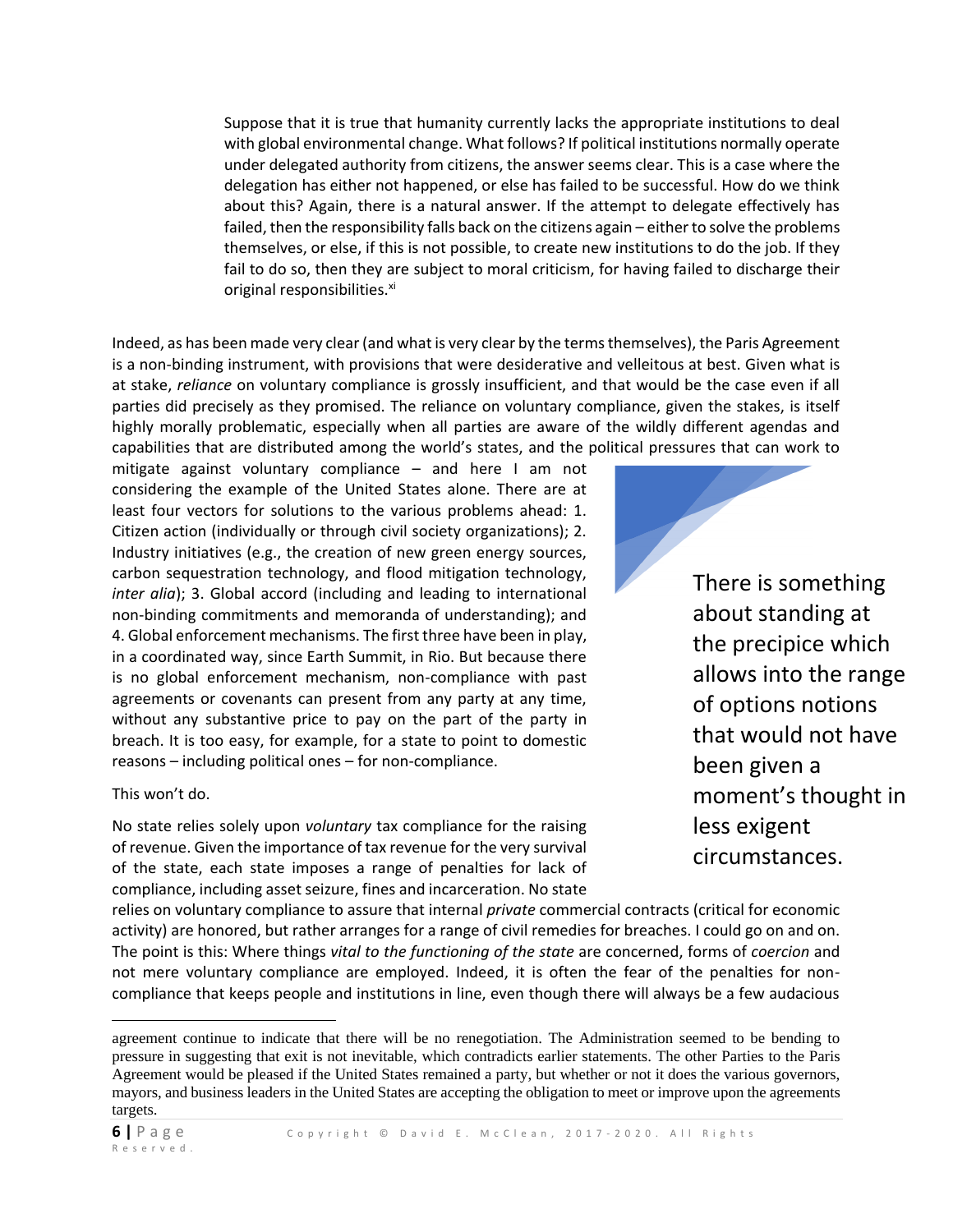risk takers who aggressively game the system or viciously evade their legal and moral obligations (e.g., some of those persons disclosed in the "Panama Papers" and "Paradise Papers").<sup>3</sup>



Given these considerations, the world's states need to institute, organize, empower, and fund a central *authority* (not another "committee" or "working group") to which a requisite amount of sovereignty is ceded by each in order to address climate change efficiently and effectively, now and for many decades to come. This notion of ceded sovereignty, often scoffed at as alien to the core dogmas of political realism, can no longer be scoffed at. Climate change, being a global threat, needs a coordinated response among all the world's states, not merely an agreement to independently and voluntarily meet targets for GHG reduction, share the burdens of millions of climate refugees, create new insurance innovations, etc. This is even more clear now that we see, after President Trump pulled the United States out of the Paris Agreement, what domestic politics can do to derail serious efforts at the individual state level. Indeed, political risk looms over all climate negotiations. But is a central authority possible in the short-term, which is the only term we have left?

There is something about standing at the precipice which allows into the range of options notions that would not have been given a moment's thought in less exigent circumstances. We recall Hannah Arendt's notion of *thinking,* of *thinking* without banisters when confronted with circumstances that explode the categories of our institutions and possibilities. We must think anew; we must think, as Arendt suggested for times like these, without preconceived categories and the customary norms. We must bring our judgment to bear on the current crisis and not cleave to the typical constraints or to old solutions.

Pope Francis wrote in *Laudato Si'*:

<sup>&</sup>lt;sup>3</sup> The International Consortium of Investigative Journalists ("ICIJ") broke two different stories regarding tax evasion and the hiding of assets by wealthy individuals and business entities, dubbed, respectively, "The Panama Papers" (2016) and "The Paradise Papers" (2017). See ICIJ.org.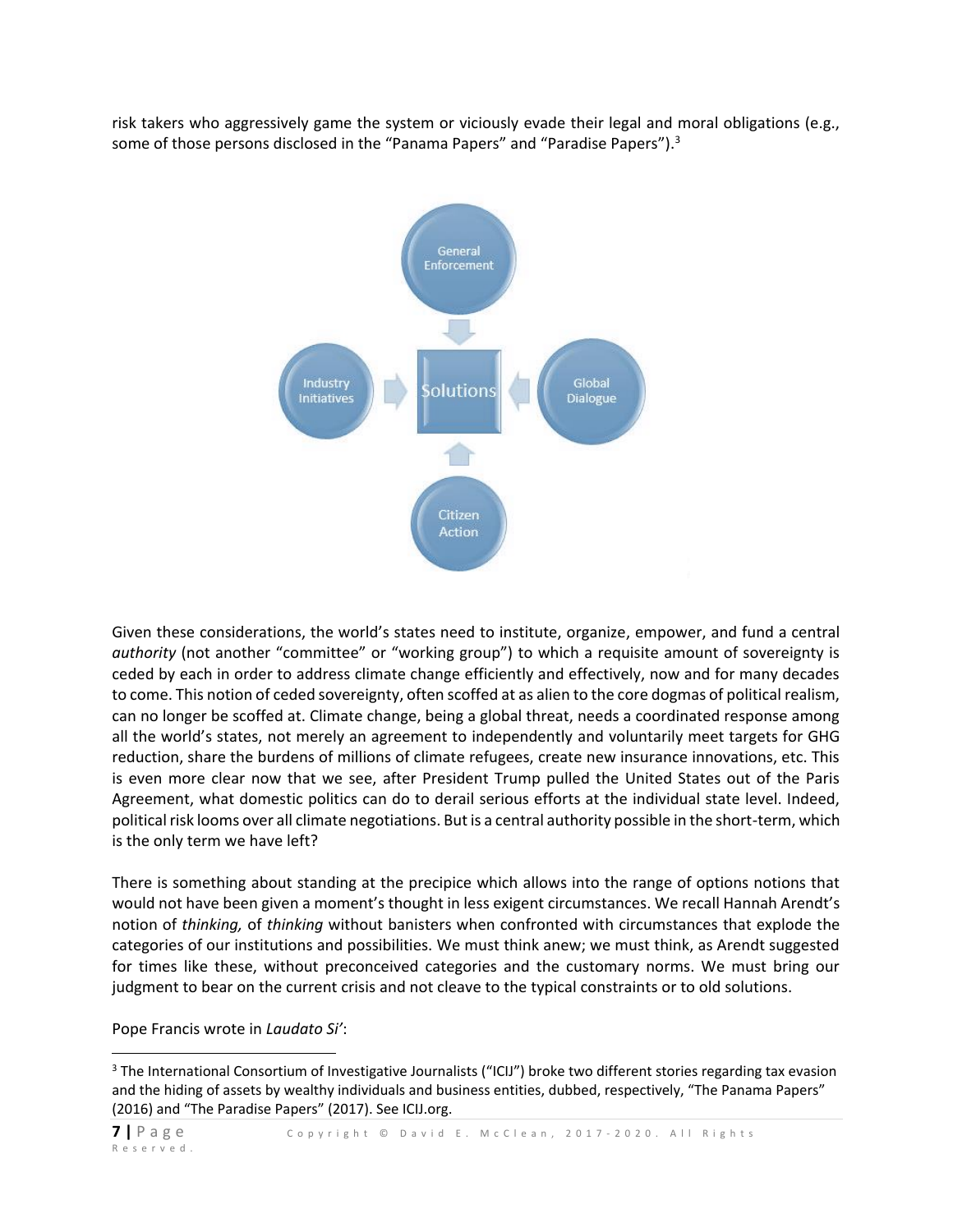The twenty-first century, while maintaining systems of governance inherited from the past, is witnessing a weakening of the power of nation states, chiefly because the economic and financial sectors, being transnational, tends to prevail over the political. Given this situation, it is essential to devise stronger and more efficiently organized international institutions, with functionaries who are appointed fairly by agreement among national governments, *and empowered to impose sanctions*. As Benedict XVI has affirmed in continuity with the social teaching of the Church: "To manage the global economy; to revive economies hit by the crisis; to avoid any deterioration of the present crisis and the greater imbalances that would result; to bring about integral and timely disarmament, food security and peace; to guarantee the protection of the environment and to regulate migration: for all this, there is urgent need of a true world political *authority*, as my predecessor Blessed John XXIII indicated some years ago." Diplomacy also takes on new importance in the work of developing international strategies which can anticipate serious problems affecting us all [emphasis added].<sup>xii</sup>

Pope Francis also recognizes the fragility of governments. Governments can make abrupt course changes in policy. As we have seen with the election of Trump, a radical shift in policy has taken place – so radical as to abjure and undo nearly all of the policies and goals of his predecessor, Barack Obama. Understanding this, Pope Francis tells us:

> [C]ontinuity is essential, because policies related to climate change and environmental protection cannot be altered with every change of government. Results take time and demand immediate outlays which may not produce tangible effects within any one government's term.xiii

In Francis's (and his predecessors) insights one finds Hannah Arendt's banisterless thinking. If a true world political authority was thought by former Popes to be required in order to address relatively quotidian international crises (and they were certainly not alone in this, as they were joined by the ranks of hundreds of thinkers in governments, universities, and NGOs operating around the world), such an authority is, *a fortiori*, required to address the devastation that climate change will cause – devastation that will make the financial crisis of 2007-9 look like a mild shock.

Sovereignty is still an important and even critical political concept and lodestar of self-determination and international relations, just as is autonomy for individual persons. Sovereign borders do not only create *problems* for necessary and robust action when such action is required (to address famines, floods, and to assist refugees, as but a few examples), as critics frequently charge; they also serve to make the administration of the needs of limited numbers of people more rational and efficient, and they serve to protect people in times of crisis so that they do not become stateless. As we have seen in recent history, made crystal clear in the recent writings of Timothy Snyder and other historians, stateless peoples – that is, people not protected within or behind the ramparts of state sovereignty – are too often the first to become the victims of political scapegoating and tyranny.<sup>xiv</sup> Further, we need sovereign states to bring markets (firms, exchanges, bankers, etc.) to heel, lest they get out of hand and threaten the stability of the very economic opportunities they themselves create. Only sovereign states, because of the authority to tax and to write the rules of the road for their own citizens and their own institutions (i.e., they wield police power), have what it takes, ultimately, to check markets and market institutions, self-regulatory activities notwithstanding. So, in what follows I do not call for "world government" or the gelding of sovereignty. What I do call for is the *rational* ceding of sovereignty *to the degree needed to address a*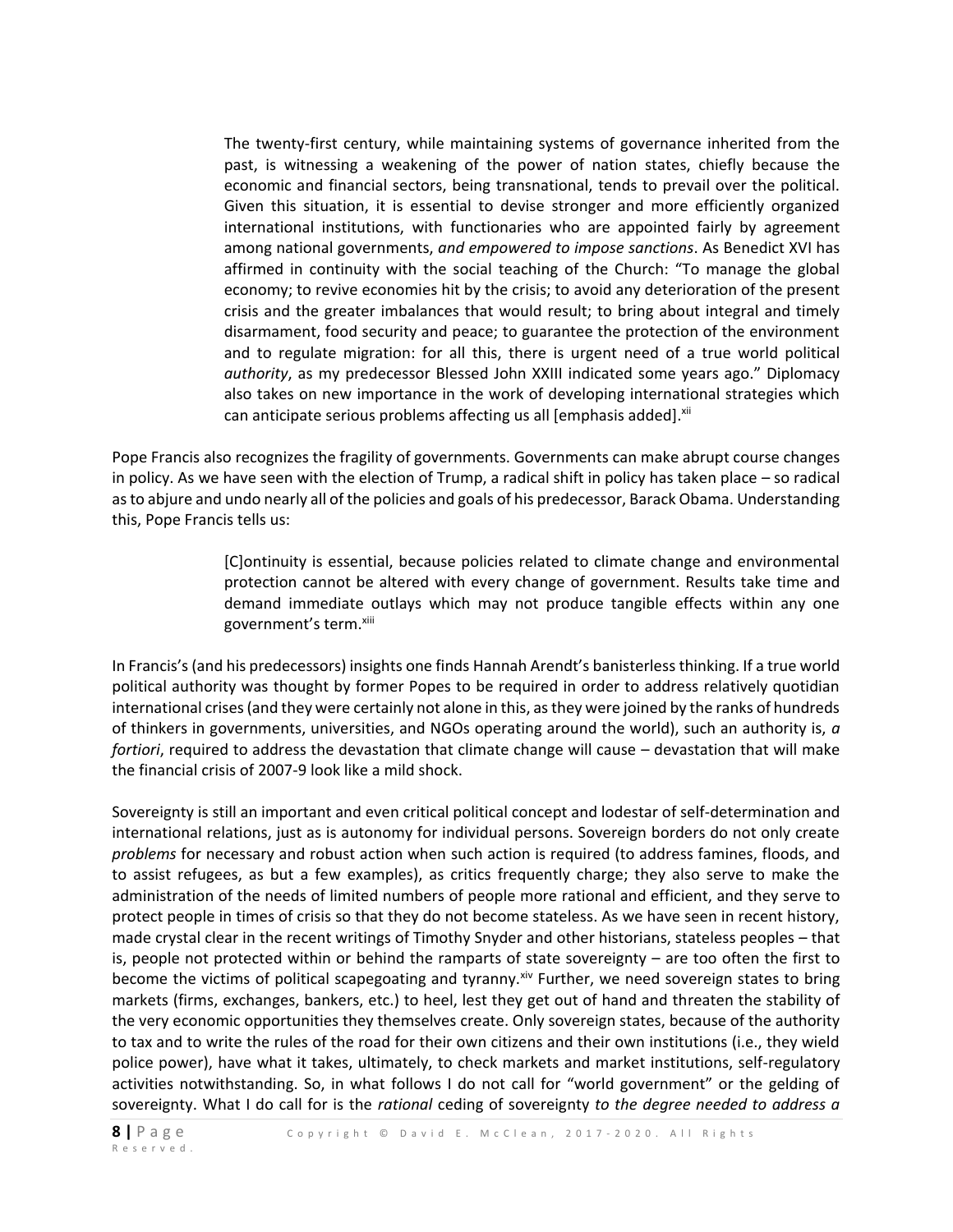*global, not merely a state, threat*. The international relations and climate scholar Henry Shue has called for the same, and for mostly the same reasons.<sup>4</sup> The logic is simple: It is in the interest of each state to do so, and this interest overrides other interests that each state does or may maintain. Regardless of our political borders, we exist on one planet, and the changes in Earth's dynamic systems that we will face (are facing) respect no borders. Physics overrides political lines of demarcation, just as it does human timetables for action. The winds and rains of hurricanes "Eugene" (August 2017), "Irma" (September 2017), "Maria" (September 2017), and "Ophelia" (October 2017), which caused hundreds of billions of dollars of damage, in the aggregate, and immeasurable emotional trauma and displacement, originated



beyond the borders of the United States and Ireland and the other countries impacted.

In a world in which resources are contested, ceding sovereignty is not simple. It is said that it takes several nautical miles to stop a fully loaded oil tanker on the open sea, and then to turn it around (an apt analogy, when you stop to think). The current understanding of state sovereignty is like that oil tanker. Large corporate interests and governments invested in the philosophy of political realism are difficult things upon which to force a course change, especially when nativist winds are blowing. But difficult or not, that is precisely what they must do if we are to address the predicted damages that will result from climate change, which include the deaths of tens of millions of human beings. Critics of the UNFCCC and the IPCC often point out that the pace of progress is too slow, that the agreements reached are mostly non-binding, and that there is insufficient attention being paid to the poor countries that will be impacted by climate change, despite the minimum \$100 billion per year to be paid (supposedly) to the poorer countries by the rich countries in order to help them prepare for necessary changes and to mitigate the damage caused by climate change, as called for in the "Adoption" section of the Paris Agreement by the Conference of the Parties.<sup>xv</sup> Yes, the Paris Agreement itself calls for compliance mechanisms:

1. A mechanism to facilitate implementation of and promote compliance with the provisions of this Agreement is hereby established.

2. The mechanism referred to in paragraph 1 of this Article shall consist of a committee that shall be expert-based and facilitative in nature and function in a manner that is transparent, non-adversarial and non-punitive. The committee shall pay particular attention to the respective national capabilities and circumstances of Parties.

3. The committee shall operate under the modalities and procedures adopted by the Conference of the Parties serving as the meeting of the Parties to this Agreement at its

<sup>4</sup> Henry Shue, *Climate Justice – Vulnerability and Protection* (Oxford: Oxford University Press, 2014).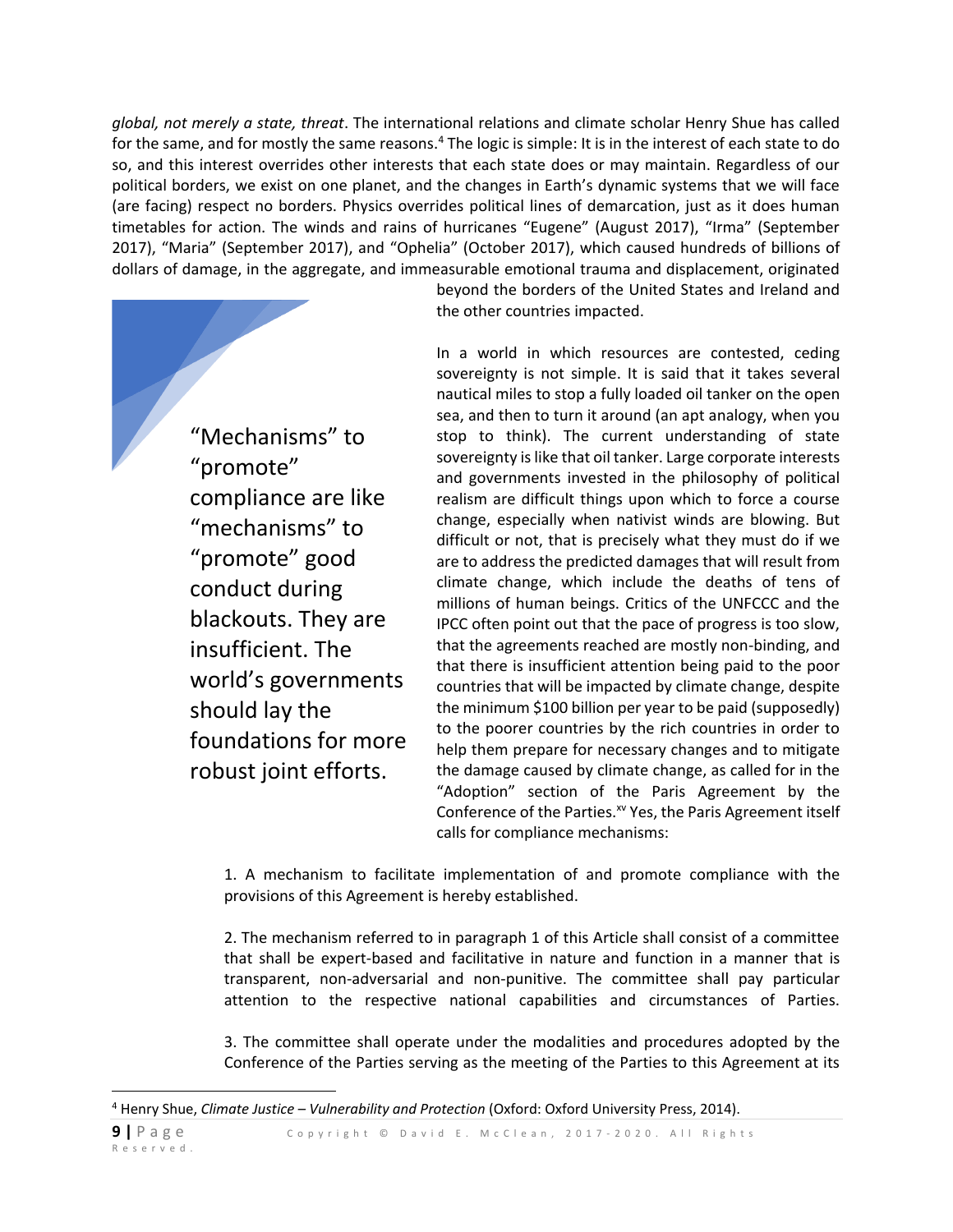first session and report annually to the Conference of the Parties serving as the meeting of the Parties to this Agreement.<sup>xvi</sup>

But mechanisms to "promote" compliance are like "mechanisms" to "promote" good conduct during blackouts. They are insufficient. The world's governments should lay the foundations for more robust joint efforts (bilateral, regional, and international), with enforcement mechanisms that cannot be easily resisted by assertions of Westphalian sovereignty, even if many of the burdens can be assumed by local authorities (mayors, governors, and local legislators). Given recent events, most notably the official and foolish climate change denial of the Trump Administration in the United States, and Brexit in the UK, it is clearer than ever that we cannot rely on typical state mechanisms to bring about the needed action. What is required is movement in the opposite direction than that contemplated by nationalists in the United States, the United Kingdom, France and other countries. What is required is the creation of a robust international *authority* to *police compliance* with multinational climate change agreements (and subsidiary agreements). What is required is a bold step toward creating new organs of/for global regulation, at least as regards this issue and issues ancillary to it (such as, as mentioned, the handling of the millions of climate refugees that are expected). Nationalist worries about a slippery slope leading to a multi-tentacled world authority that rides roughshod over the peoples of various states (not entirely baseless) can be addressed with such devices as hard sunset provisions, limited veto power, notification requirements, courts of adjudication, and built-in mediation and arbitration mechanisms deemed fair to all parties. So those worries can be transformed into straw men, relatively easily.

The call for an international authority is not new, though it has always been considered rather fanciful in a world that understands international relations to be effected through a mixture of *Realpolitik*, *Machtpolitik*, and hard diplomacy. But the idea for more robust organs of world governance have persisted, and not only because of romantic or utopian visions. We can look back to Diogenes the Cynic, Epictetus, Immanuel Kant (I've just traversed more than two millennia) and others who also called, implicitly or explicitly, for more robust international agreement on critical matters, especially in order to avoid wars. In a 1946 essay by Albert Einstein, published in *The New York Times*, Einstein contended, as regards the threat that nuclear weapons pose to the world, that we must undergo a *metanoia*, that is, engage in a new kind of *thinking* if we are to survive:

> Often in evolutionary processes a species must adapt to new conditions in order to survive. Today the atomic bomb has altered profoundly the nature of the world as we knew it, and the human race consequently finds itself in a new habitat to which it must adapt its thinking. In the light of new knowledge, a world authority and an eventual world state are not just *desirable* in the name of brotherhood, they are *necessary* for survival." 5

While Einstein might have been wrong about a world *state*, he was surely right about the need for a world *authority*. They are, for certain, not the same sorts of thing. If he lived into the present moment and could see the threats that attend climate change, he would undoubtedly rend his garments and chastise us for not establishing such an authority years ago. But here is the important point, in view of Einstein's plea: A global authority isn't merely a liberal political idea, but rather it is a mechanism of adaptation in the face of a new reality, a new "habitat" in which old political paradigms and personal mindsets have not only lost a considerable measure of their utility, they have actually become a threat to survival. A politics that increases threats to survival isn't politics any longer; it has become a menace.

<sup>5</sup> Albert Einstein, "The Real Problem Is in the Hearts of Men." *The New York Times*, June 23, 1946.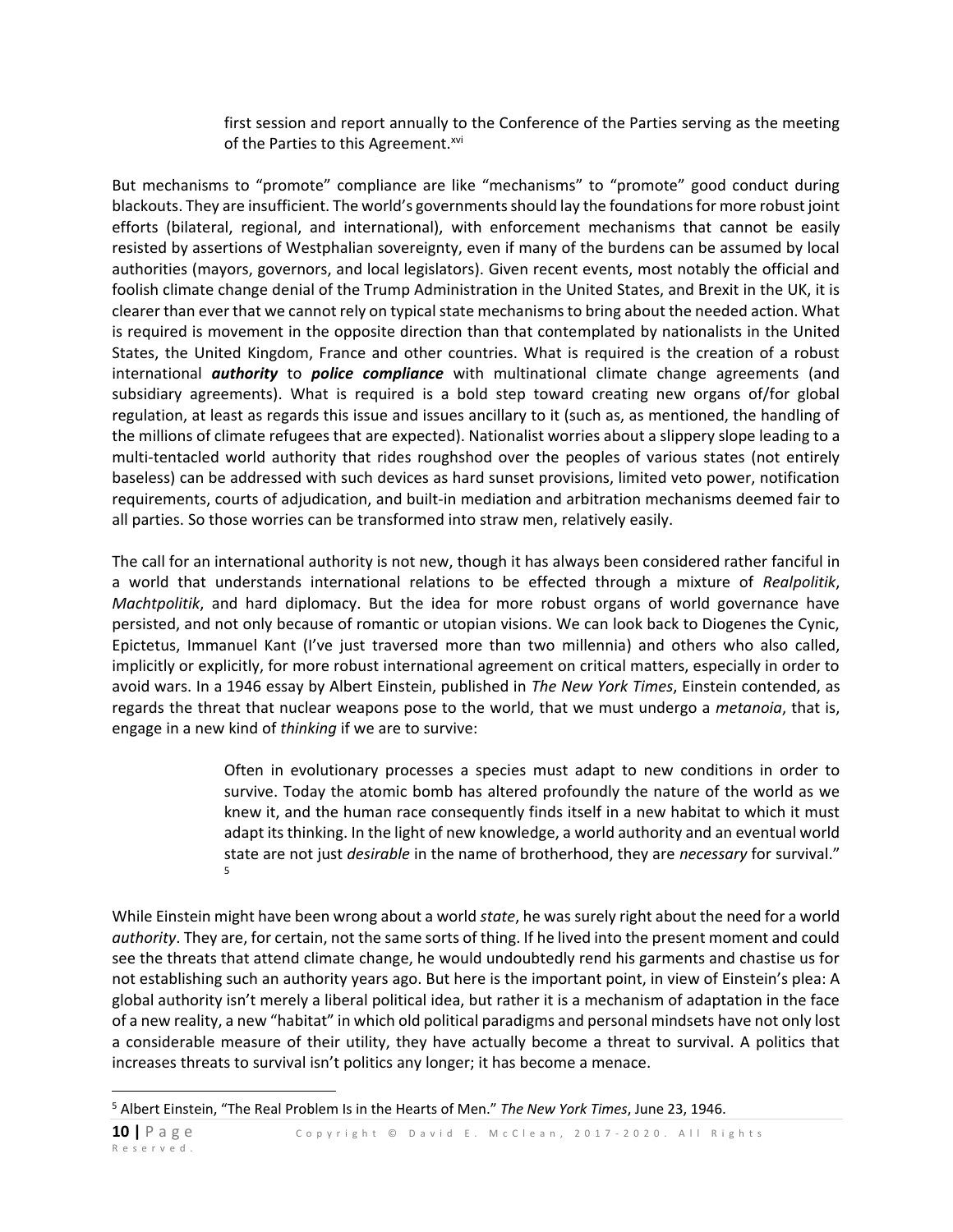We are now not only threatened by the possibility of nuclear war (a possibility heightened given new tensions between Russia and the United States and its allies, as well as by other tensions in the world, such as those in the Middle East and the Korean Peninsula), we are also threatened by the enormous challenges that will be posed by a changing Earth. (It should be noted that the disruptions and political and social breakdown that will attend climate change, as I discussed elsewhere, will themselves increase the probability of nuclear war.) The need for more robust organs of international compliance (that is, actual *authorities*) is more urgent than during Einstein's lifetime, even though at the present time the likelihood of their creation seems, *ceteris paribus*, appallingly low. That, however, does not change the need. The vast majority of the world's governments have taken climate change extremely seriously, looking at it as a serious – indeed, the most serious – *national* security threat. This is simply a fact, a fact that is at odds with the resources being made available to mitigate the damage that will be done, and a fact that is at odds with the absence of a global authority.

## **Challenges to the Creation of a Global Authority: Nationalism and Anti-Globalism**

Yet, the world's states, rightly wary of tight alliances and agreements for cooperation with parties with significantly different cultures and at varying states of economic and technological development, continue to air their reticence. The Russian Federation has turned hard nationalist. To a lesser degree, so has the United States. In January of 2017, a bill was introduced in the United States House of Representatives. It was titled the "American Sovereignty Restoration Act of 2017" and it was tailored after similar bills introduced by that legislative body in prior years. The bill, if passed (in some form), would repeal the United Nations Participation Act of 1945 and other specified and related laws. The bill requires that: (1) the President terminate U.S. membership in the United Nations, including any organ, specialized agency, commission, or other formally affiliated body; and (2) the closure of the U.S. Mission to the United Nations. Further, the bill prohibits: (1) the authorization of funds for the U.S. assessed or voluntary contribution to the U.N., (2) the authorization of funds for any U.S. contribution to any U.N. military or peacekeeping operation, (3) the expenditure of funds to support the participation of U.S. Armed Forces as part of any U.N. military or peacekeeping operation, (4) U.S. Armed Forces from serving under U.N. command, and (5) diplomatic immunity for U.N. officers or employees.<sup>xvii</sup> In years past, I would have bet such a bill could not ever become law. I am not so certain anymore, although given the robustness and rationality of American government institutions (i.e., their ability to stand up to political pressures) passage into law is still not very likely, and such bills are often just stunts by conservative legislators.

However, sometimes the dog catches the car. For years, Nigel Farage, a Member of Parliament in Britain, pushed hard to get the UK out of the European Union, seeking to reclaim sovereignty that was ceded to Brussels. Said Farage, "Should we continue to run our economic affairs or be managed by people in Brussels?"xviii Farage got his way, at least so far (exploration is afoot, as of this writing, regarding ways to rescind the Brexit decision).<sup>xix</sup> The Brexit vote in 2016 shocked not only the British people, but the world. It was a vote driven by nativism and nationalism, despite the evidence that a break with the European Union would have serious economic and political consequences. The economists all weighed-in on Brexit, as had debt and equity markets in the UK and just about everywhere else. For years, I have been debating colleagues in academia and in the financial services industry about the "impending disintegration" of the European Union. In the years just after the financial crisis, colleagues warned that Spain's banking industry would collapse, that Italy's would be next, and that Greece would opt either to exit the EU or be shown the door. I argued that, though more pain would be more likely than not, those predictions would not pan out, and I based my conclusions not on the panic of traders or the middle-brow commentary of talking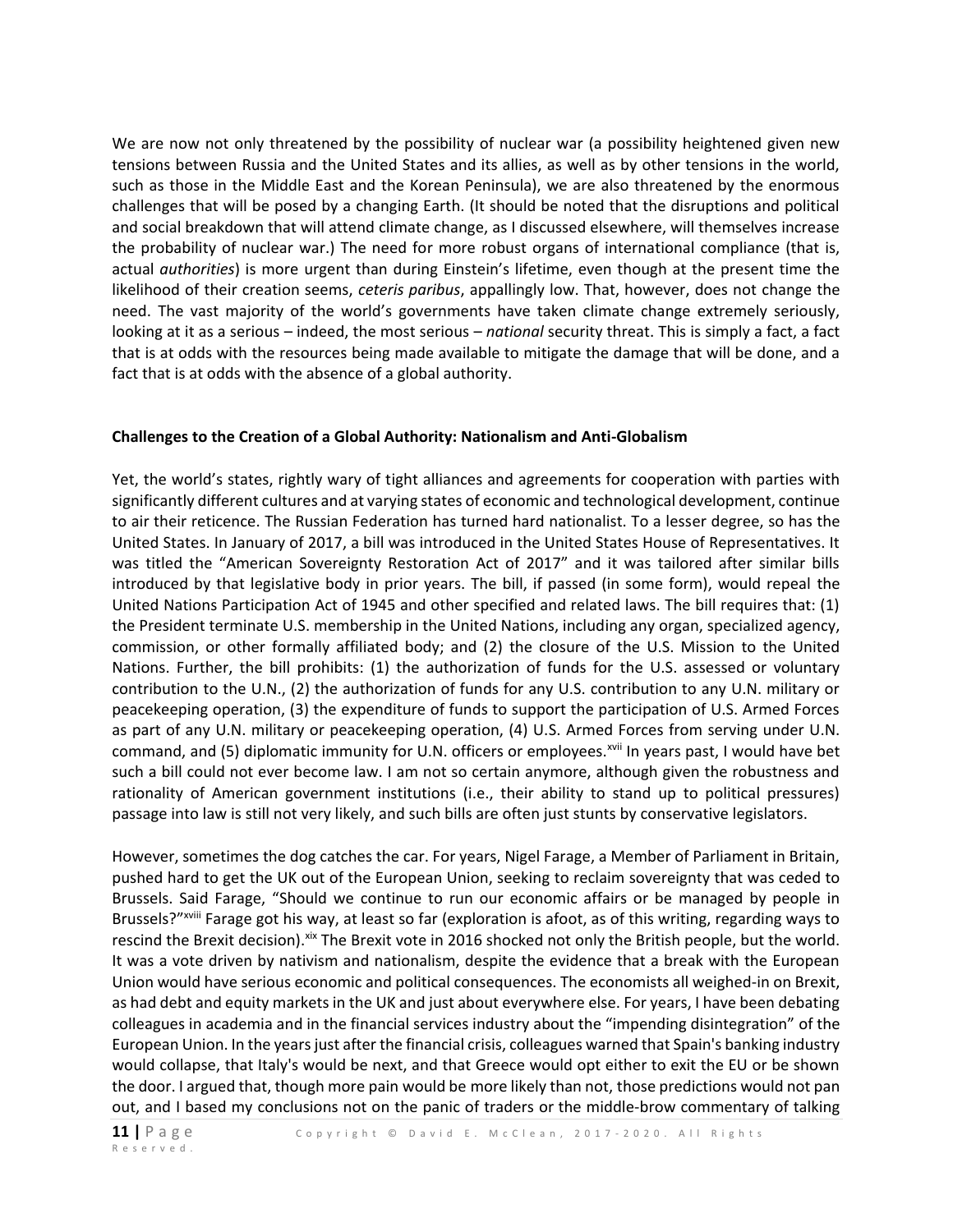heads on cable news (of which there is a far too ample supply), but on three things: (1) World War I; (2) World War II; and (3) that there are enough people in power who remember (1) and (2) and who know that World War III is possible and must be prevented. These would prevent the disintegration of the EU – a multi-decade project to avoid war and strengthen inter-state bonds. Short-term (though painful) economic and financial woes would not be enough to cause the disintegration of the EU. Up until the Brexit vote, I had been correct.

The various nationalists (there is more than one flavor of nationalism holding forth) who sought and seek Brexit recall that the last time a neighbor determined to become a super-state (Germany) things went very badly indeed. British fears are understandable, although the parallels between the rise of Hitler and the creation of the EU are, to put it mildly, overstated. Also understandable is the *eros* of long-held traditions, ways of life, and national identity (which British conservatives such as fellow philosopher Roger Scruton are quick to remind us). And then there is the impulse to sovereignty and self-determination, an impulse that cannot and should not be dismissed. The original lyrics of *"Rule, Britannia!"* set out the sentiment of national sovereignty *cum* national pride:

> When Britain first, at Heaven's command Arose from out the azure main; This was the charter of the land, And guardian angels sang this strain: "Rule, Britannia! rule the waves: Britons never will be slaves" . . .

The Muses, still with freedom found, Shall to thy happy coast repair; Blest Isle! With matchless beauty crown'd, And manly hearts to guard the fair. "Rule, Britannia! rule the waves: Britons never will be slaves." xx

This song captures the sentiments of most of the peoples of the world toward their respective countries (and many have a similar element of sovereign "trash talk" and mythological imagery). But talk of enslavement seems more than a bit over the top when considering the goals of the EU, and the very democratic manner in which Britain became a member, although listening to Farage one might conclude that a band of brigands had charged north-west from Brussels to lay siege to the island nation. The EU was established to prevent just the sorts of threats that the nationalists fear, leaving nations' standing armies in place. The whole point of the EU, when conceived, was to create mechanisms by and through which inter-state democratic consensus might more easily be achieved, for the larger goals of stability, growth, security, and peace *within* each member state as well as *among* all member states – a goal that would take time to achieve as various European states get integrated and as the kinks in the systems of EU governance and regulation get worked through.

The history of Europe in the 20th century is the history of serious political miscalculations at the nationstate level, imperial aggression, demagoguery and, ultimately, military conflict, largely (but not only) fought on European soil, soil soaked with the blood of European men and women. What is to be remembered is that the threat of war in Europe has not gone away. Russia, still smarting over the disintegration of the Soviet Union and its loss of "superpower" status, seeking to reassert itself on the "global stage," is saber-rattling and playing a dangerous game of chicken with its neighbors and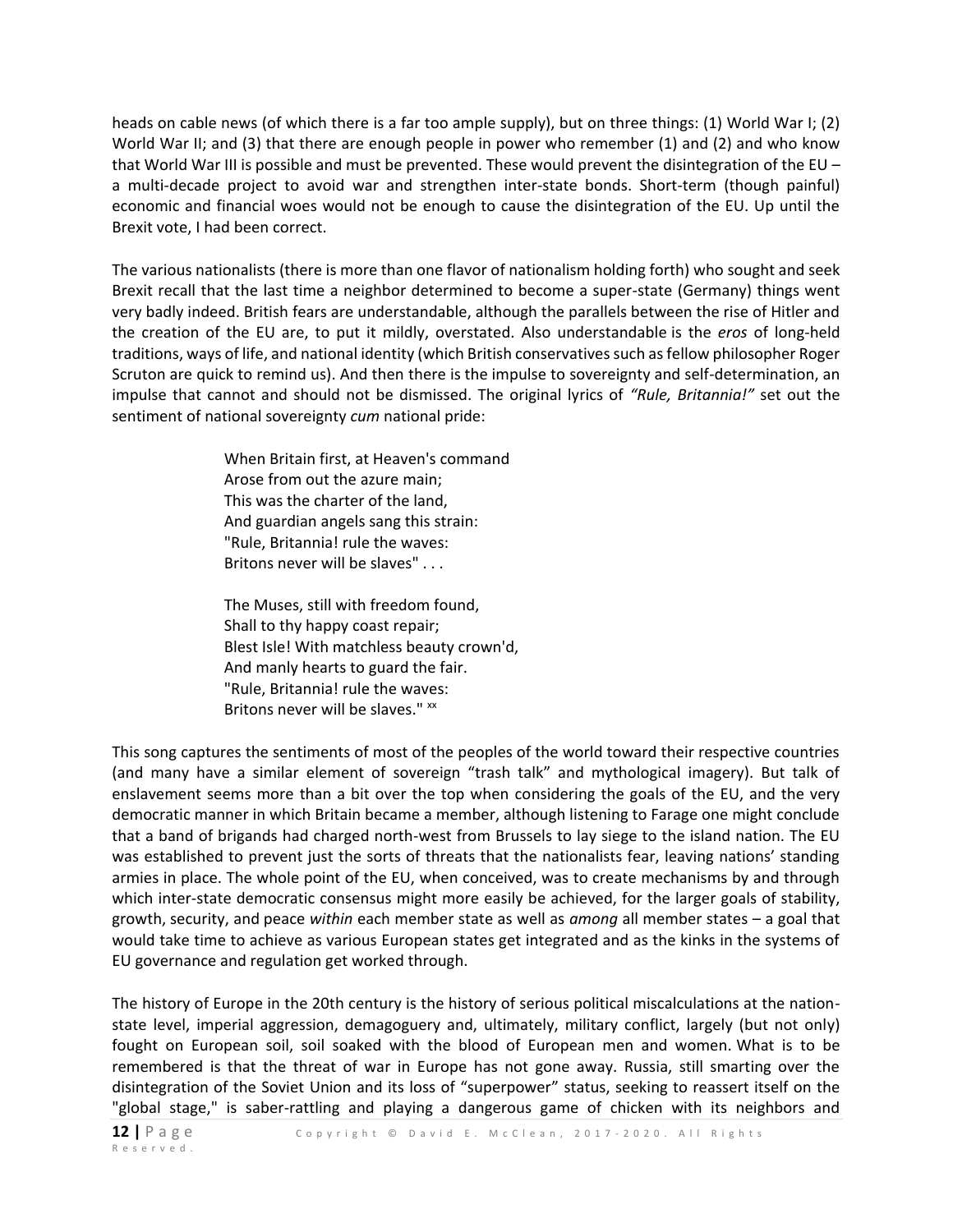with various states outside of Europe, including but not only the United States. As a "petrol state" its reliance on fossil fuel exports (both to feed its people and the bank accounts of its ruling kleptomaniacs) will only make it more desperate and so much more dangerous in the coming years, as the world shifts to clean energy. A strong EU, a part of which Great Britain could have been able to play a key role (and might

> At a time when countries will need increasing cooperation with one another in order to coordinate and enforce responses to what will be the most significant threat to world peace and stability ever to be faced by human beings, nationalisms of all types must take a back-seat, and hard sovereignty will have to soften.

again one day), is a force for peace and stability in the face of Russian bluster and bad behavior.

Political and cultural nationalists, such as Farage, worry about the demise of traditions and prized cultural achievements. But it is hard to see just who wants a culturally homogenized Europe or to force Britain into some pre-fabricated European cultural mold. Indeed, a homogenized Europe is unlikely, as Europe's strength (or one of its strengths) is precisely its diversity of languages, traditions, and sensibilities. Britons need not fear the loss of their heritage and cultural identity, although borrowings and exportations of cultural values and practices are inevitable in a shrinking world. But that's true for every country.

As far as the various and recent refugee crises are concerned, factors in the Yes-vote on Brexit, they won't go away through Brexit and, as should be clear by now, the number of refugees that will be created by climate change will dwarf the numbers of refugees coming out of Syria and Africa. It should be known by now that there is no way to inoculate, fully, against the spill-over from regional problems. Were borders to be closed altogether (which they cannot be without serious repercussions) – the troubles would still find their way in, directly or indirectly. Whether as a member of the EU or not, the refugee crisis will still wind up on Britain's doorstep. (A solution, of course, to the problem of massive numbers of refugees is to, among other things, cease foolish policies and conflicts that displace people and lead them to seek sanctuary in other states.)

At a time when countries will need increasing cooperation with one another in order to coordinate and enforce responses to what will be the most significant threat to world peace and stability ever to be faced by human beings, nationalisms of all types must take a back-seat, and hard sovereignty will have to soften. The fact is that if we are to survive the disasters climate change will create or worsen, the future will have to be more politically cosmopolitan, not more politically nationalist. ACC is a scientific fact and those who doubt it can no longer be consulted or taken seriously, as they have no sensible arguments left.<sup>xxi</sup> Given this, stronger rather than weaker ties between the world's states, democratic and other, are needed, and the old rivalries must be laid to rest for the sake of humanity and future civilization and for the sake of thousands of species that climate change will put at risk in the Anthropocene. Climate change is a moral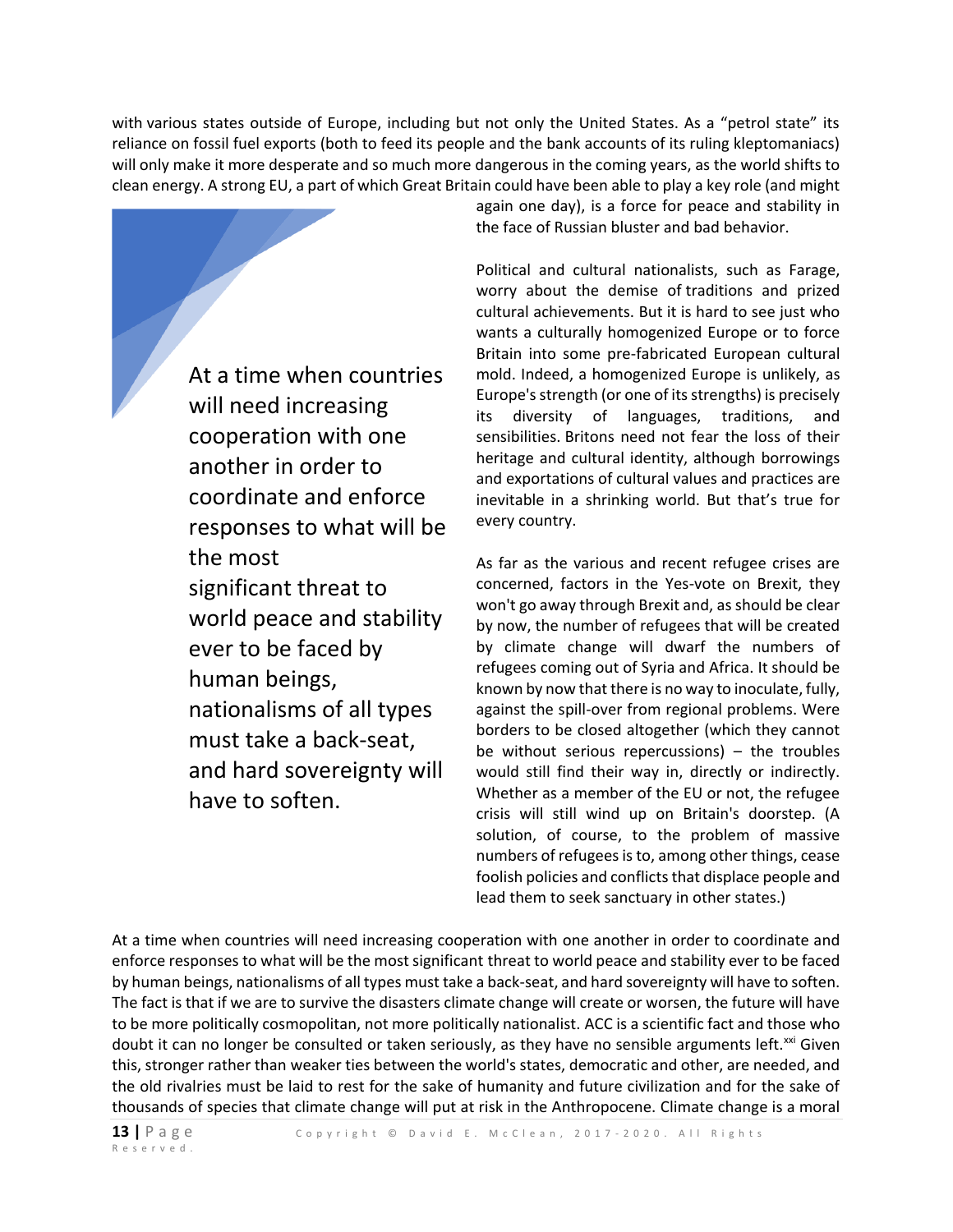and political game changer. It requires tighter bonds between states, not weaker ones; more trust, not less. What Britain shares with the rest of Europe (and with Canada, the United States, New Zealand, etc.) already makes it a world-center of deliberation, ideas, talent, and resources. A form of nationalism (let's call it "national pride") can have a place (so long as it is not expressed as xenophobia, nativism, racism, or in pursuit of *Lebensraum*). Old forms of nationalism have to be replaced with new ones that fit with a world riddled with global crises, and global opportunities. In a manner of speaking and given where we are in terms of the threats, the only real competition that ought to obtain between states *as such* should concern the creation and production of climate change *solutions*, from the best forms of CCS and albedo replacement, to the best models for refugee relocation, management, and integration.

I suggested that the world must become more politically cosmopolitan. A spokesman for the Trump Administration recently "accused" a journalist of showing his "cosmopolitan bias." This showed the administration's hyper-nationalism and xenophobia, both of which are now far more dangerous than they usually are. We are having a clash between (hyper-) nationalism and cosmopolitanism at precisely the wrong time. The worry that populism could lead nations down the wrong path has plagued adroit political leaders for years. Populism has various meanings and various forms of expression, but at its root it is based upon and driven by emotional reactions to troubling and often fleeting circumstances, and sometimes imagined ones. In democratic settings, operating upon foundations of representative government, populism can lead to unwise courses of action and bad policy. When populist heat is on the rise, it is the job of the informed representative to cool hot public emotions, but the conundrum is that the need for the cooling comes at precisely the time when things are hottest.

There is a long and deep literature regarding the meaning of "representation" in a democracy. Edmund Burke helped to set the stage for the analysis of what representation ought to and ought not to mean, as did the Founding Fathers in the United States, who, in *The Federalist Papers*, tackled that and many other questions concerning government's role and activities. Burke, who in his 1774 *Speech to the Electors at Bristol at the Conclusion of the Poll,* declared famously:

> It ought to be the happiness and glory of a representative to live in the strictest union, the closest correspondence, and the most unreserved communication with his constituents. Their wishes ought to have great weight with him; their opinion, high respect; their business, unremitting attention. It is his duty to sacrifice his repose, his pleasures, his satisfactions, to theirs; and above all, ever, and in all cases, to prefer their interest to his own. *But his unbiased opinion, his mature judgment, his enlightened conscience, he ought not to sacrifice to you, to any man, or to any set of men living*. *These he does not derive from your pleasure; no, nor from the law and the constitution . . . Your representative owes you, not his industry only, but his judgment; and he betrays, instead*  of serving you, if he sacrifices it to your opinion [emphasis added].<sup>xxii</sup>

In *The Federalist Papers*, No. 10, James Madison argued for a representative form of government as opposed to a direct democracy, especially in larger societies, because of his awareness of the *dangers* of direct democracy. Direct democracy can work well in small populations that seek to govern themselves, just as communism can work well in monasteries, but in larger heteronomous populations with a wide array of competing interests and needs the representative form of government tamps down the inflamed and often fleeting emotions that attend them, whether those interests and needs are religious or secular. Madison wrote: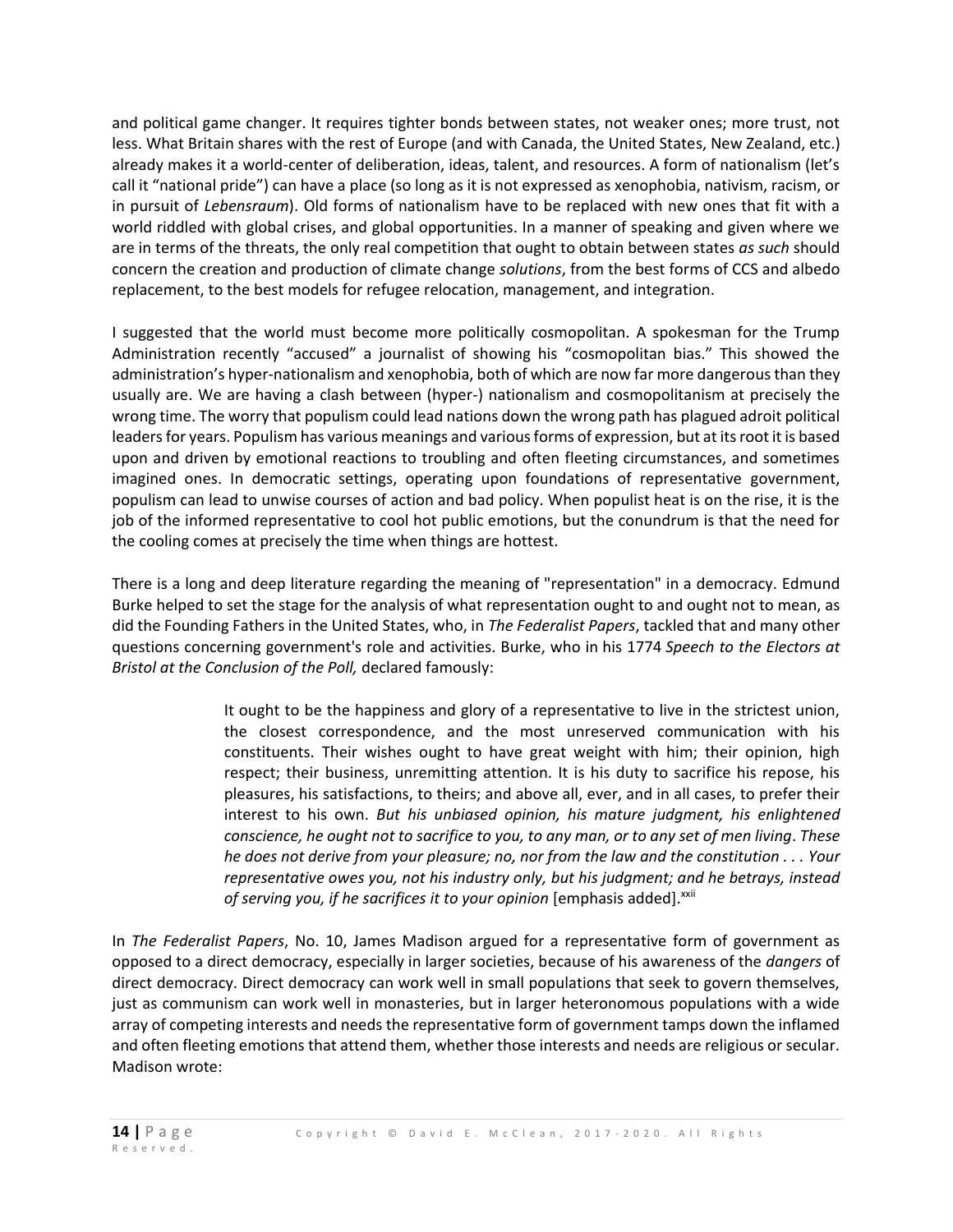It is in vain to say, that enlightened statesmen will be able to adjust these clashing interests, and render them all subservient to the public good. Enlightened statesmen will not always be at the helm: *nor, in many cases, can such an adjustment be made at all, without taking into view indirect and remote considerations, which will rarely prevail over the immediate interest which one party may find in disregarding the rights of another, or*  the good of the whole [emphasis added].<sup>xxiii</sup>

The danger of direct democracy as a general form of self-governance is that the flames of high and passing emotion can supplant long-term thinking and leave the ship of state listing and off course. Certain times may call for referenda and plebiscites, but such times should be rare.

Back to Brexit. Suppose, in the coming months, it becomes far less dubious than it may be today that Brexit will lead to a very weak currency (say on parity with the dollar, or worse), and incredible uncertainty that makes it impossible for UK businesses to plan for future growth or for businesses outside of the UK to plan investments and operations inside the UK. Suppose all of this lasts for five, seven or ten years (or more). Then it seems likely that there will be a serious contraction of the UK economy, and even further downgrades of its debt (though it might enjoy a temporary improvement in its current account balance). That could very well mean high and sustained periods of unemployment, a decline of real estate values, higher interest rates (in order to attract needed capital), and a diminished ability to raise funds on the world's capital markets. And suppose Scotland does go through with another referendum concerning its own independence, so that it can remain in the EU. Suppose that the UK (including, as well, a newly independent Scotland) faces years of economic and political pain, pain that would be the result of what can only be described as a self-inflicted wound. And suppose it becomes clearer over the next few months, as the British prime minister attempts to lead the country through the thicket that is Brexit, that this is indeed the UK's future. Would it still be arguable that the gains in sovereignty and "national pride" outweigh all of the preceding and likely many more unfortunate scenarios?

Those are the questions that citizens of the UK are asking themselves even now that Article 50 of the Lisbon Treaty has been triggered, and a deal with Brussels appears to have been cut. Is there a way out? It is hard to say but, at this point, probably not. But Britain's case is instructive for the rest of the world, which is why I am highlighting it. Edmund Burke's understanding of representation is one that the world's politicians need to revisit. Government exists, in part, to corral the passing passions of tribalism, nationalism, sectarianism, and factionalism. The notion of "mirroring" the will of a population at any given time, where the stakes can be serious harm to political minorities and long-term national interests, is the very reason we have representative forms of democracy. Burke, I have always believed, was right when he counseled that elected representatives, who must handle extremely complicated questions (and far more complicated now than in Burke's day), owe their constituents not their industry and obedience only, but also the benefit of their *judgment*, derived from greater access to facts, and they betray their constituents when that judgment is sacrificed to ill-informed passions and opinions that lead the ship of state into the shoals or to shipwreck upon the rocks of emotion and faction. This is not a paean to democratic elitism, but rather it is a call to statesmanship.

The UK isn't the only worrying example of nationalism. In the United States, on January 20, 2017, Donald J. Trump took office as 45<sup>th</sup> President of the United States. Mr. Trump has no experience in public office or even public service (*of any kind*), and has emerged after several decades of demagoguery on the far right and an almost total descent into incoherence on the part of American conservatism, as argued eloquently in a recent book by Arizona Senator Jeff Flake.<sup>xxiv</sup> Like all conservatisms, American conservatism is, facially, more nationalist than American liberalism, but after the rise of the neo-conservatives during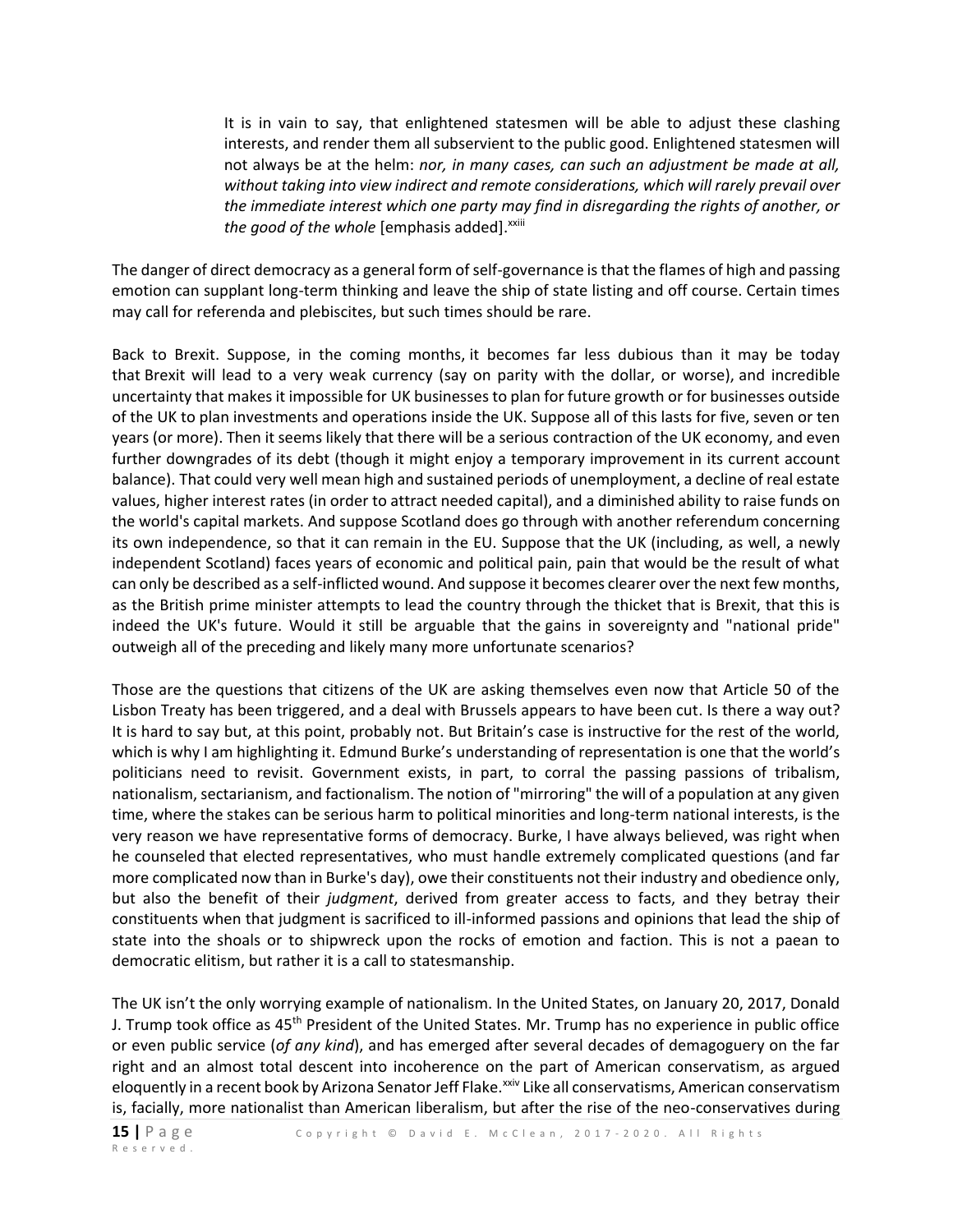years of the George W. Bush presidency (2001-2009), American conservatism broke loose from its intellectual moorings to become something quite unrecognizable to traditional "small government/fiscal responsibility/culture preservation" conservatives of past generations. The slide into vulgar populism, efforts to fan the emotional flames of nativism and feelings of disaffection or alienation by some across the country, delivered the White House to Mr. Trump. Mr. Trump's performance as president – so far – is about as was predicted by many millions of people (the majority as it turns out) who did *not* vote for him. From the very first, his presidency has been in disarray, exemplified by botched executive orders and the resignation, just weeks in, of his National Security Adviser, the firing of the Director of the FBI, and many other troubling actions that were still mounting at the time of this writing.

The election of Mr. Trump has millions of thoughtful Americans engaging in various discussions about the rather appalling tone and character of his presidency, which include discussions of his mental health and fitness for office. One of those discussions must also concern the meaning of conservatism itself. For it is clear that his adopted (or it might be better to say, *seized*) party, the Republican Party or GOP (acronym for "Grand Old Party"), due to the rise of the so-called "tea party" and of neo-conservative elements, has abandoned the basic principles and ideas of conservatism, allowing itself to spiral into confusion such that every radical slur ("Barack Obama is the founder of ISIS") and nativist/racist belch ("We're taking our country back!") is embraced as an expression of conservative "thought." This spiral into confusion has led, directly, to Mr. Trump's nomination, a fact lamented by many Republicans as well as the vast majority of Democrats.

Even political spectators who consider themselves left-of-center miss sane and capable conservative interlocutors and representatives, despite policy disagreements with them. In my own case, when I was a much younger man (from my early teens into my early twenties), my eyes would sparkle as I watched *Firing Line,* which was broadcast on public television, with its calm, erudite debates about how best to deal with the Soviet Union, the pros-and-cons of the so-called "Reagan Revolution," and the best way to beat "the inflation monster." William F. Buckley, Jr., the show's founder and host (and founder, in 1955, of the conservative magazine *National Review*), no paragon of multicultural sensitivity for sure, was gracious to his guests, and they to him, and more light than heat was produced – usually. When Buckley, on the right, debated Senator George McGovern, on the left, there were, to be sure, some forensic barbs, but the debate was maintained at a high level of thoughtfulness, as both men knew the other was a decent person who loved his country, and was an intellectual equal. The Buckley-[Gore]Vidal debates were an aberration, but both men seemed to come to regret their lapses of civility and decorum (especially Buckley) and the forgetfulness of their highest resolves over the course of their exchanges.

Every country will have its conservatives, as it will have its liberals, though in each they will be styled somewhat differently. As for American-styled conservatism, it would be an act of personal edification were American conservatives to recall the basic elements that once gave conservatism its intellectual shape, and to consider how far American conservatives have moved away from them and toward a version that looks more like vulgar tribalism than as an attempt to proffer a thoughtful set of guidelines for furthering the interests of the republic. (The far left has its own problems, which usually come in the forms of flights of fancy, obscurantism, and abstraction, very little of which is apposite to or for the formation of policy.) The ten principles of conservatism, listed below, would sit well with serious conservative thinkers from Edmund Burke to Ronald Reagan. Unfortunately, the current waves of nativism, ethnonationalism, and populism, as well as the break from conservatism's intellectual roots, have trampled these ten principles into mush: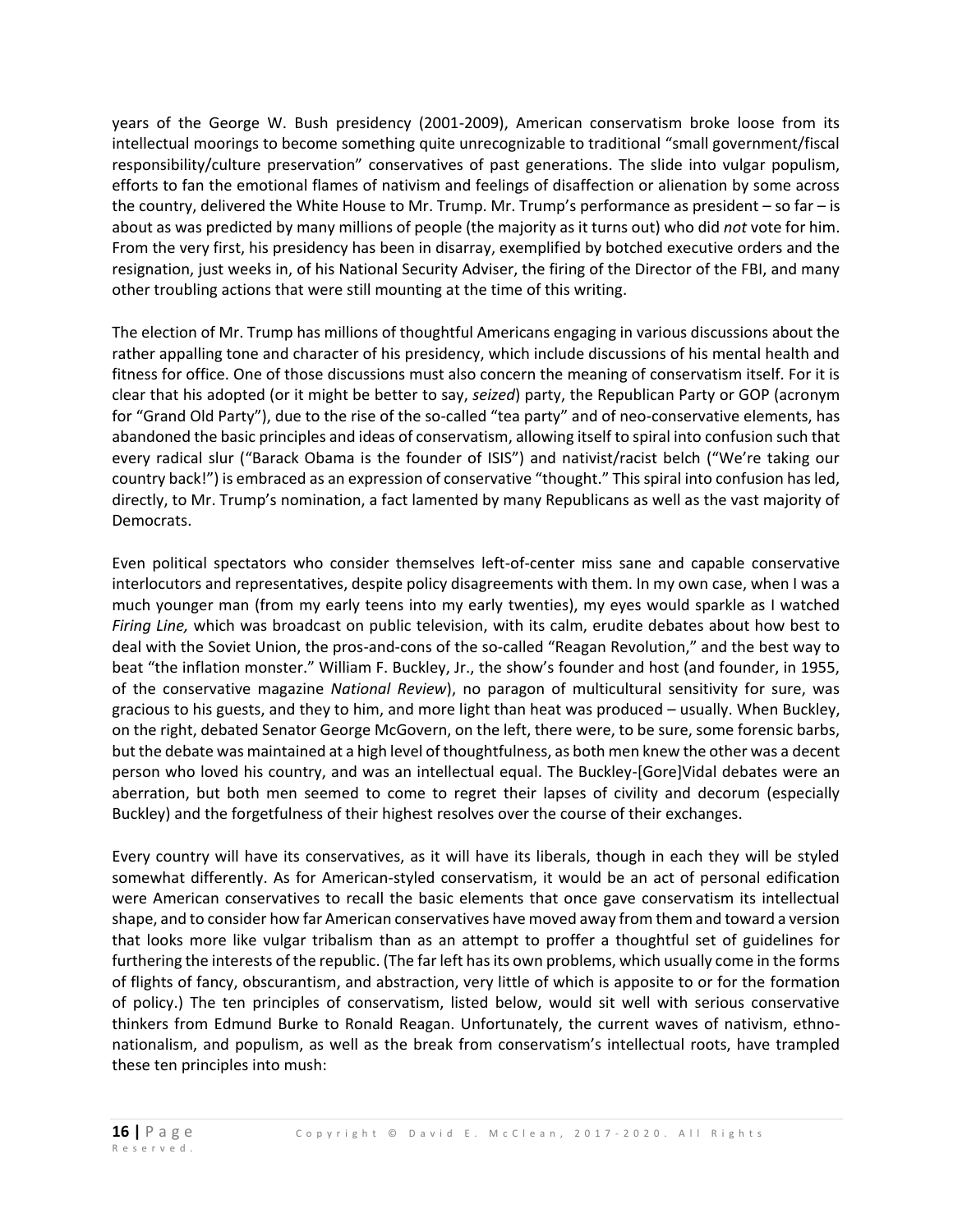- 1. Restraint on the power and opposition to the profligacy of government (*not* belief that government itself is "The Problem," which leads many (including our youth) away from the idea that government's mission is noble, and toward cynicism regarding public institutions and service);
- 2. Concern regarding unintended consequences in policy formation (*not* fearful recoil in the face of change that is needed to improve the lives of fellow citizens);
- 3. Humility and caution in international engagements (*not* swagger, delusions of nation-building abroad, and international adventurism);
- 4. Suspicion regarding the perfectibility of human beings (*not* a lack of concern for the improvement of characters and lives wherever possible);
- 5. Caretaking valued, tenable, and important American traditions (*not* ethnocentrism, jingoism, regionalism, tribalism and xenophobia);
- 6. Insistence on personal agency and personal responsibility (*not* sanctimony and the browbeating of others for human weakness or withholding help where needed);
- 7. Fraternity and sorority among and between all citizens (*not* Balkanization and the creation of tribal enclaves along racial, gender, ethnic and religious lines);
- 8. Commitment to civics and civics education and public service (*not* hyper-nationalism, antiimmigrant resistance, hyper-valorization of military service, and militarism);
- 9. Social stability (*not* "law and order" at the price of justice, fairness and equal concern for all citizens); and
- 10. Fiscal responsibility (*not* just efforts to reduce *taxes*, but also prudence in incurring public indebtedness, and *not* shortsightedness but farsightedness in expenditures on youth and the nation's infrastructure for the sake of future generations).

As we, in the United States, begin our reflections on this moment in our history – a particularly nasty and concerning one – we need to consider the place and importance of probity in our political commitments and discourse, the dangers of ideology, and the benefits of pragmatism, meliorism, and sagacity. That is, we must consider what has become *maladaptive behaviors* in view of the present realities of climate change and other global threats. What has happened in the United States may be instructive for others and, I believe, has been. In the case of contemporary conservatism, it has, by many accounts, been run off the rails by tribal impulses, extreme and thought-blocking fear of terrorism, and national arrogance, all of which, taken together, has led to a countervailing response by the left and by liberals. It would do the country good if true, traditional conservative statesmen and stateswomen could, somehow, retake the field from the imposters that have emerged in their midst, as Jeff Flake argues must happen. As we will note concerning Margaret Thatcher, in the pages that follow, conservative thinking need not be devoid of careful deliberation or plagued by premature epistemic closure. It can rest upon facts and concern for good public policy, as well as upon an awareness of the need to pull one's weight within the community of nations. "America First" is a hollow – even senseless – slogan in a globalized world, especially for a superpower with entanglements and interests around the globe.

Thus, conservatism must reform to allow for a reimagining of state sovereignty and national identity. State sovereignty pursuant to the Westphalian idea is a significant impediment to dealing with the problem of climate change. Sovereignty suggests autonomy and freedom, and we generally associate both with the capabilities needed to construct good lives. Of course, these are not ordinary times. Under states of emergency, where threats do not respect borders, the assertions of sovereignty must take a back-seat to the need for increased and decisive international cooperation. So far, we have handled the threat of climate change as collections of sovereign states (notwithstanding various international accords and mechanisms of comity), and this has slowed progress dangerously, and has led to weak, toothless,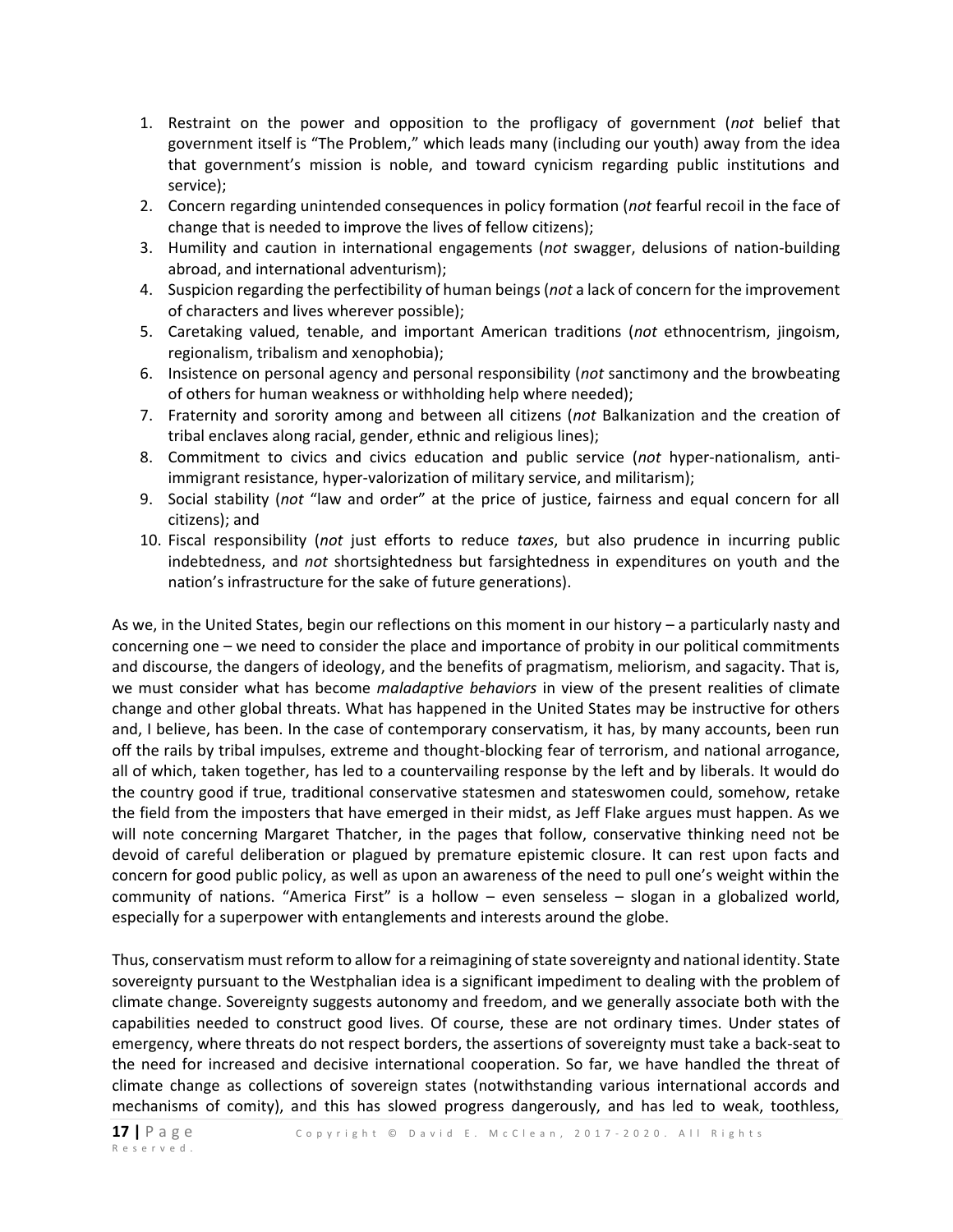agreements, as already indicated. What is needed is the shedding of sovereignty for the limited and specific purpose of addressing the threat, which, in my view, entails creating a new international organization. Mitigating the destruction that climate change will bring cannot be left to plebiscites and referenda within individual states, which are rife with special interests, cronyism, and a plethora of ethnic agendas. The model I am proposing is one that cedes some measure of authority to pass international laws and impose international timetables upon all the Cooperating States ("CS"), *compelling* action as prescribed by what I shall call a Central Climate Change Authority ("CCCA"), which will be governed by the heads of state (or their designees) of each CS member.



The CCCA could be created by action of the United Nations Security Council ("UNSC"), though there are significant difficulties with the UNSC birthing it, not the least of which is the veto power of certain members that are petrol states or which otherwise resist UNSC authority. Creating a new global authority on climate change from within the UNSC does fit, I would argue, within the UNSC's existing mandate. Article 29 of the United Nations Charter gives the UNSC the power to establish subsidiary bodies as needed for the performance of its functions  $-$  i.e., maintaining the security of member states. All existing committees and working groups of the UNSC are comprised of its fifteen members. While standing committees are chaired by the President of the UNSC, rotating on a monthly basis, other committees and working groups are chaired or co-chaired by designated members of the UNSC who are announced on an annual basis by a "Note of the President of the Security Council." The mandate of subsidiary organs, whether they are committees or working groups, can range from procedural matters (e.g. documentation and procedures, and meetings away from headquarters) to substantive issues (e.g. sanctions regimes, counter-terrorism, and peacekeeping operations). The administrative mechanisms are all in place for a new authority to police and enforce climate change obligations.<sup>xxv</sup>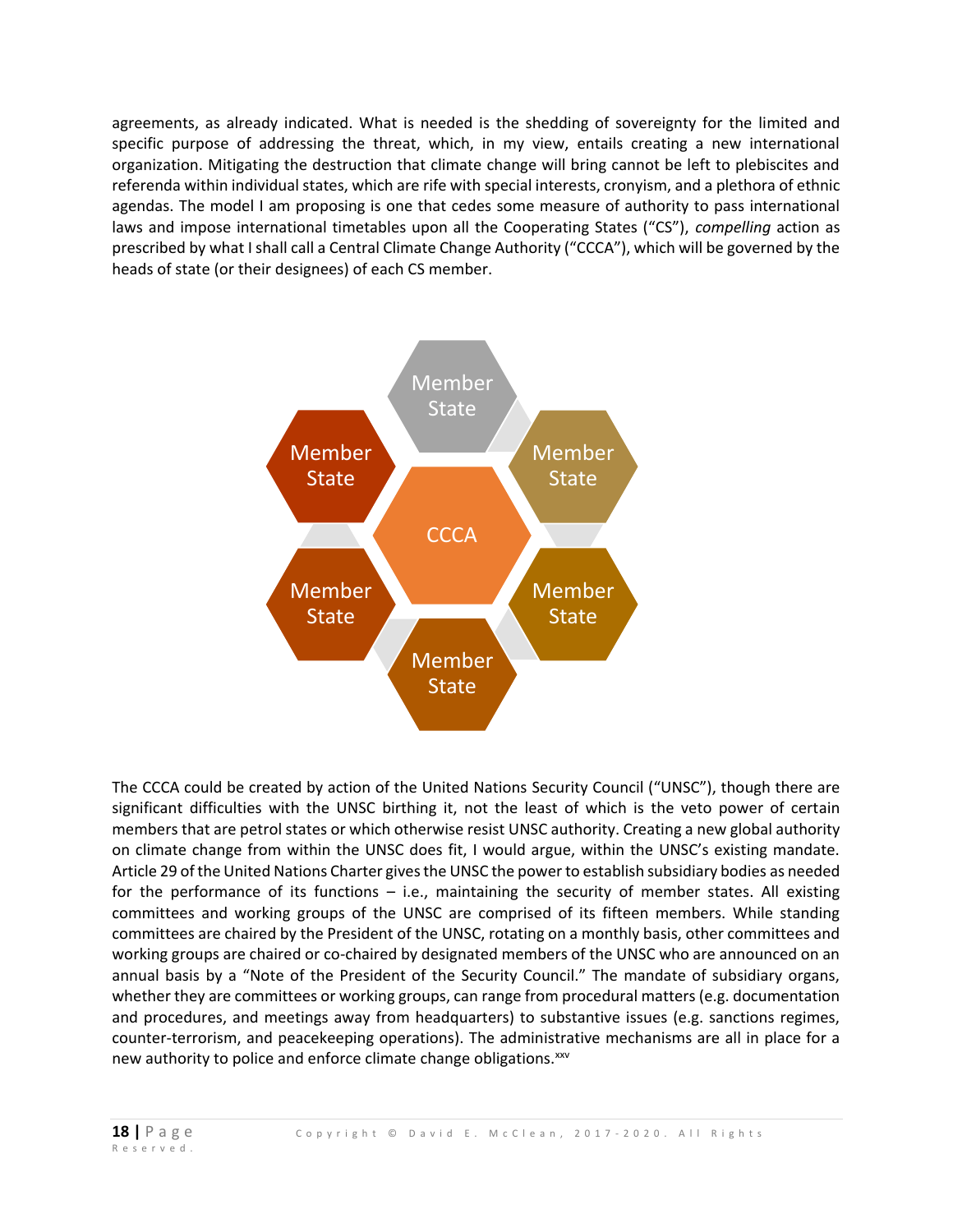It seems wrong to suggest that the UN cannot tackle the creation of this new institution. The UNSC birthed The International Criminal Tribunal for the former Yugoslavia and the International Criminal Tribunal for Rwanda pursuant to its charter powers, and these are dependent on the UN for their operation, though independent adjudicatory bodies. It also appoints the judges of the International Court of Justice, in The Hague (Netherlands). The UNSC established a Counter-Terrorism Committee, which works to bolster the ability of member states to prevent terrorist acts both within their borders and across regions. It was established in the wake of the September 11, 2001 terrorist attacks in the United States. The Counter-Terrorist Committee is assisted by the Counter-Terrorism Committee Executive Directorate, which carries out the policy decisions of the Committee, conducts expert assessments of each Member State, and facilitates counter-terrorism technical assistance to countries. The UNSC has also established a [Non-](http://www.un.org/en/sc/1540/)[Proliferation Committee](http://www.un.org/en/sc/1540/) and a [Military Staff Committee,](https://www.un.org/sc/suborg/en/subsidiary/msc) which helps plan UN military measures and regulate armaments. There are Sanctions Committees, used to apply pressure on a state or entity to comply with the objectives set by the UNSC without resorting to the use of force. Sanctions thus offer the UNSC an important instrument to enforce its decisions. The universal character of the UN makes it an especially appropriate body to establish and monitor such measures. The UNSC has resorted to mandatory sanctions as an enforcement tool when peace has been threatened and diplomatic efforts have failed. The range of sanctions has included comprehensive economic and trade sanctions and/or more targeted measures such as arms embargoes, travel bans, and financial or diplomatic restrictions.<sup>xxvi</sup> In summary, coercion is not foreign to the UNSC.

# *But, as indicated above, the UNSC is not the only option. The UN could create the CCCA separate and apart from the UNSC.*

The CCCA could, if made a reality, enforce an international agreement along the lines of the Paris Agreement (call it the "General Agreement on Climate Change" ("GACC"). As an enforcement (regulatory) entity, it would monitor agreement compliance with reporting and GHG-reduction obligations and targets, among other obligations. It would do this by using the same compliance mechanisms that the UNSC already employs, as sketched above. The CCCA would impose fines, seize funds escrowed as performance guarantees in cases of serious non-compliance, call for and impose sanctions for serious non-compliance, collect dues from various states to support its operation (and impose fines for delinquency), pass condemnatory resolutions, use hard diplomacy, adjudicate conflicts of laws, enforce richer CS financial obligations to poorer members, and require complying CSs to assist non-complying CSs to comply, where such non-compliance is the result of limited resources or significant internal disruptions and dislocations that were unforeseen and not orchestrated for the purposes of non-compliance. It would also serve as a dispute arbiter between the various CSs subject to the GACC.

While I have many other ideas as to how the CCCA could function (rotating chairs, veto authority of CSs, mechanisms to maintain states' rights, etc.), they cannot be discussed here. It is the *idea* for both the GACC and CCCA that I want to introduce, and that is my sole purpose. Indeed, much more is beyond my expertise, in any event. But it is my belief that the GACC and CCCA would enhance greatly the types and speed of our efforts to address climate change while existing and established organizations for international cooperation are yet in place, more or less healthy, and functioning (which, if major climaterelated events cause worldwide catastrophes that draw on the attention and resources of these organizations, may not remain the case). Were the GACC and CCCA to become realities, the state parties would address the details of institution and operation. What is hoped, in that case, is that the executives (heads of state) of the various CSs be given broad binding authority so that popular ratification of the GACC and CCCA would not be required. The ratification process takes too long, and the world is out of time.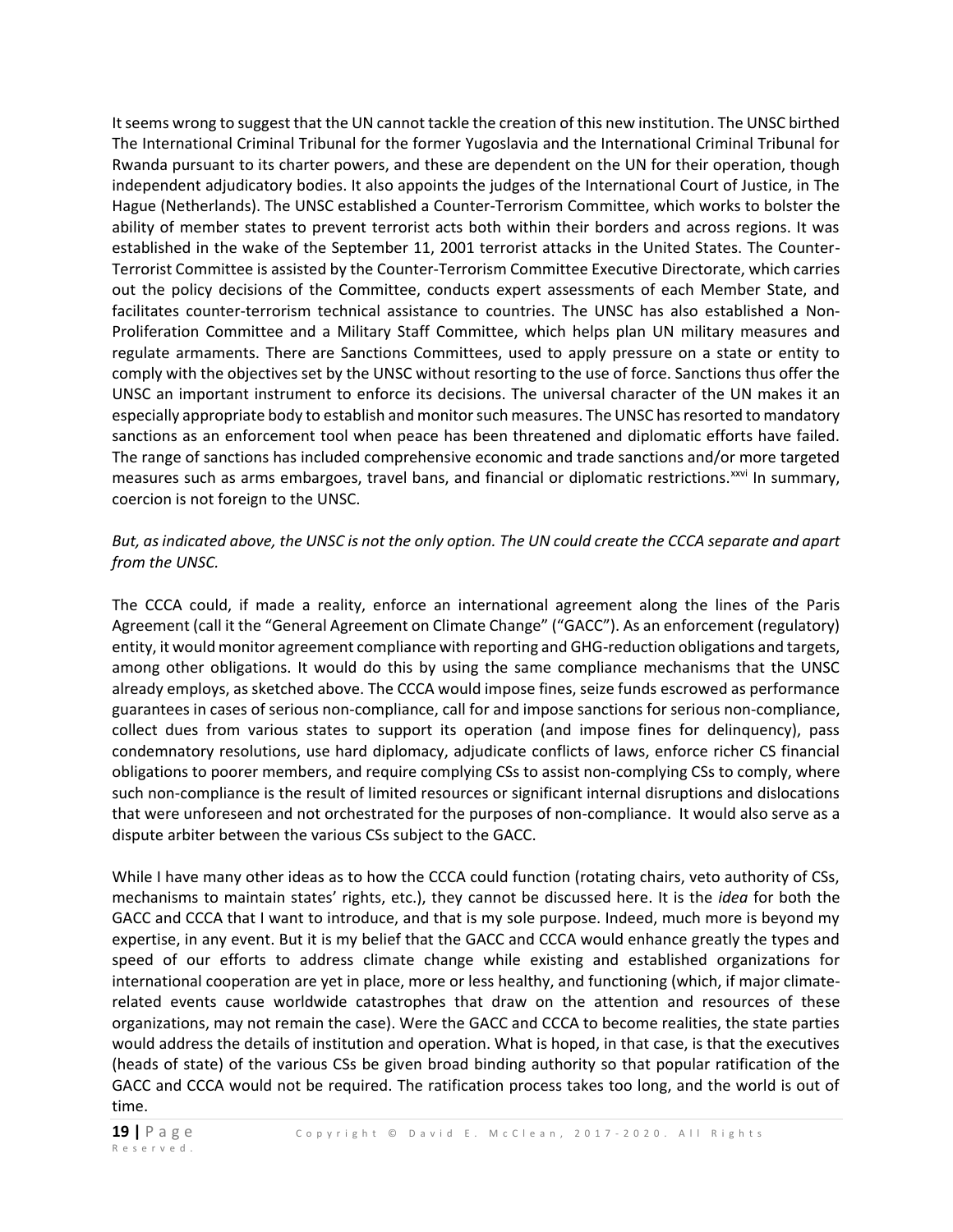At the same time, it is important that states that could achieve CS status less quickly than others not be permitted to game the process. In that regard, some new negotiation facility for contingent commitments among the aspiring CS parties should be utilized. A contingent commitment mechanism or algorithm that allowed the CS parties to bind themselves contingently, while their concerns were being addressed by and among other aspiring CS parties, would be quite useful. Precisely such a contingent commitment facility for climate change has been proposed by Marc Groz, an American inventor and capital markets expert. As he explained it to me in correspondence:

> Humanity's efforts to mitigate damage from climate change are mired in a troubling paradox: Everyone knows that a strong communal good comes from cooperative action, but many are afraid that their cooperative behavior will be taken advantage of by one or more parties that withhold their cooperation. This type of situation, modeled by mathematicians and psychologists as "the prisoners' dilemma," arises whenever people lack adequate information about the intentions of others and are forced to choose between cooperation and competition. It is an acute problem in the context of encouraging people and entities toward actions to mitigate climate change.

> I am working to create a Contingent Commitment Facility ("CCF") for climate change. A CCF is an information technology platform that facilitates decentralized, bottom-up solutions to otherwise intractable problems. Acting as a neutral third party, a CCF transforms messy real-world problems into opportunities for breakthrough solutions. By offering parties the ability to say "Yes, if," specifying the conditions under which parties are willing to commit to action, CCFs will dramatically reduce or even eliminate the fear factor that undermines cooperation in so many contexts. CCFs allow parties to map out secure contingent commitments, which may be public, selectively disclosed, or completely confidential. These contingent commitments specify the circumstances under which each of the parties would agree to one or more binding commitments. Each CCF analyzes the full set of contingent commitments and informs the parties whether any binding commitments have been created through satisfaction of all relevant contingencies.<sup>xxvii</sup>

### **Anti-Globalism and the Attack on the UN**

The main impediments to the GACC and CCCA have already been discussed. They are nationalism and hard sovereignty. In the United States, suspicion of the UN itself is constantly fueled by the far right, and has been for a long time. The far right remains reticent to have the United States be a member of any international organization, especially one that has as members states that are known to thwart international law and sponsor terrorism. So, as discussed, there have been legislative attempts to remove the United States from the UN. This old reticence has been hitched to a new wave of "anti-globalism" and "anti-globalist" propaganda by Steve Bannon (former Chief Political Strategist for President Trump) and others, and certain fringe media outlets, such as Breitbart News. "Globalism" and "globalists" are repeated targets at Breitbart. My search of the word "globalist" on the Breitbart website Breitbart.com, in August 2017, resulted in 23,000 hits.

Aside from Bannon, among the most vocal critics of the UN are conservatives Rich Lowry, editor of *National Review*, and John Bolton, former UN Ambassador. Of the United States' ongoing membership in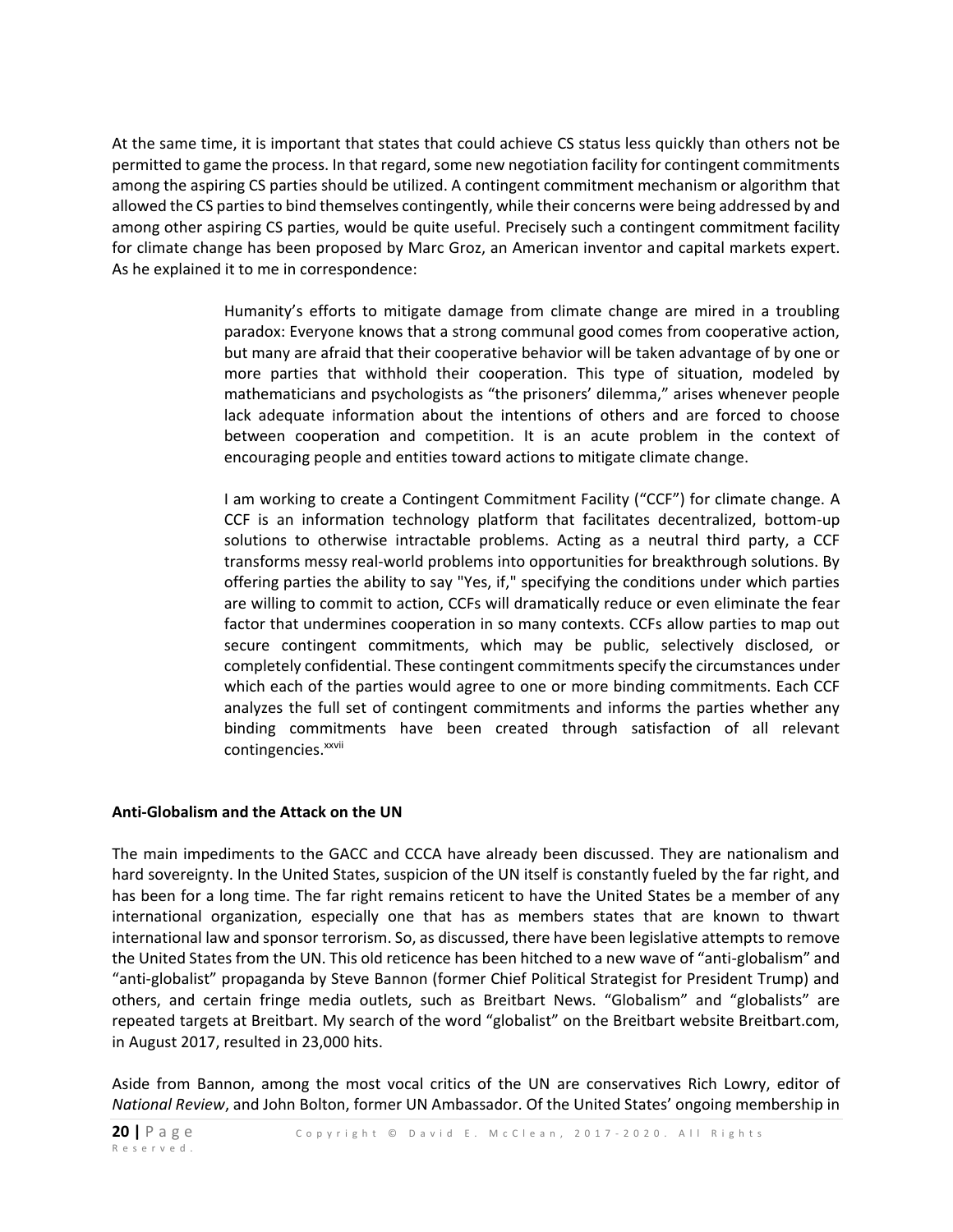the UN, Lowry has advocated retrenchment, though acknowledging that the likelihood for such retrenchment is low. XXVIII John Bolton, a vicious critic of the UN, though appointed as United States Ambassador to the UN by President George W. Bush, sees the UN as no more than a sink for taxpayer money:

> After 70 years, the United Nations has become a vast, sprawling conglomerate, overwhelmed by unsustainable ambitions, inadequate capacities, and plain reality. Characterized by speeches, meetings, reports, resolutions, and endless ways to spend money, the UN has managed to construct a large carbon footprint. What else it actually accomplishes is a different issue.

> None of this is new. In his Oct. 22, 1961, diary entry, Arthur Schlesinger, close adviser to President John Kennedy and good friend of then UN Ambassador Adlai Stevenson, wrote, "I cannot resist the feeling that the UN world is really an immense and picturesque form of make-believe and that its problems and crises are remote from the serious issues of the day." Although Schlesinger hoped he was mistaken in the long run, that day is not yet in sight . . .

> Staying in, of course, brings its own share of trouble, thanks to the feckless decisions by one UN governing body after another and the attendant financial consequences for American taxpayers. If UN agencies and councils merely adopted resolutions filled with rhetoric, we would be irritated, but those authorizing treaties, programs, and conferences with budget implications irritate us more tangibly. Given the UN Charter's "one nation, one vote" principle, we are basically guaranteed to be permanently irritated.  $^{xxix}$

The views of Lowry and Bolton are shared by many others on the political right and far right in the United States, including by Frank Gaffney and pretty much everyone at The Heritage Foundation, a right wing think tank and policy advocacy group. Does the UN need reform? Certainly. But it is as much misused (and ignored) by the United States as the United States complains that it is misused (and ignored) by other member states. Conservatives, by nature, tend toward insularity, toward a focus on the homeland and its people. But it is not true that conservatism requires insularity or is fated to indomitable suspicion of other states under a rigid version of political realism. One of the most eloquent appeals for the world's states to address climate change was delivered to the UN General Assembly (and things don't get more "globalist" than the UN) by none other than Margaret Thatcher, the Conservative Party Prime Minister of Britain (1979-1990), on November 8, 1989. Here is an excerpt that highlights Thatcher's superlative expression concerning the UN:

> . . . Mr President, the environmental challenge which confronts the whole world demands an equivalent response from the whole world. Every country will be affected and no one can opt out.

> We should work through *this great organisation and its agencies* to secure world-wide agreements on ways to cope with the effects of climate change, the thinning of the Ozone Layer, and the loss of precious species.

We need a realistic programme of action and an equally realistic timetable.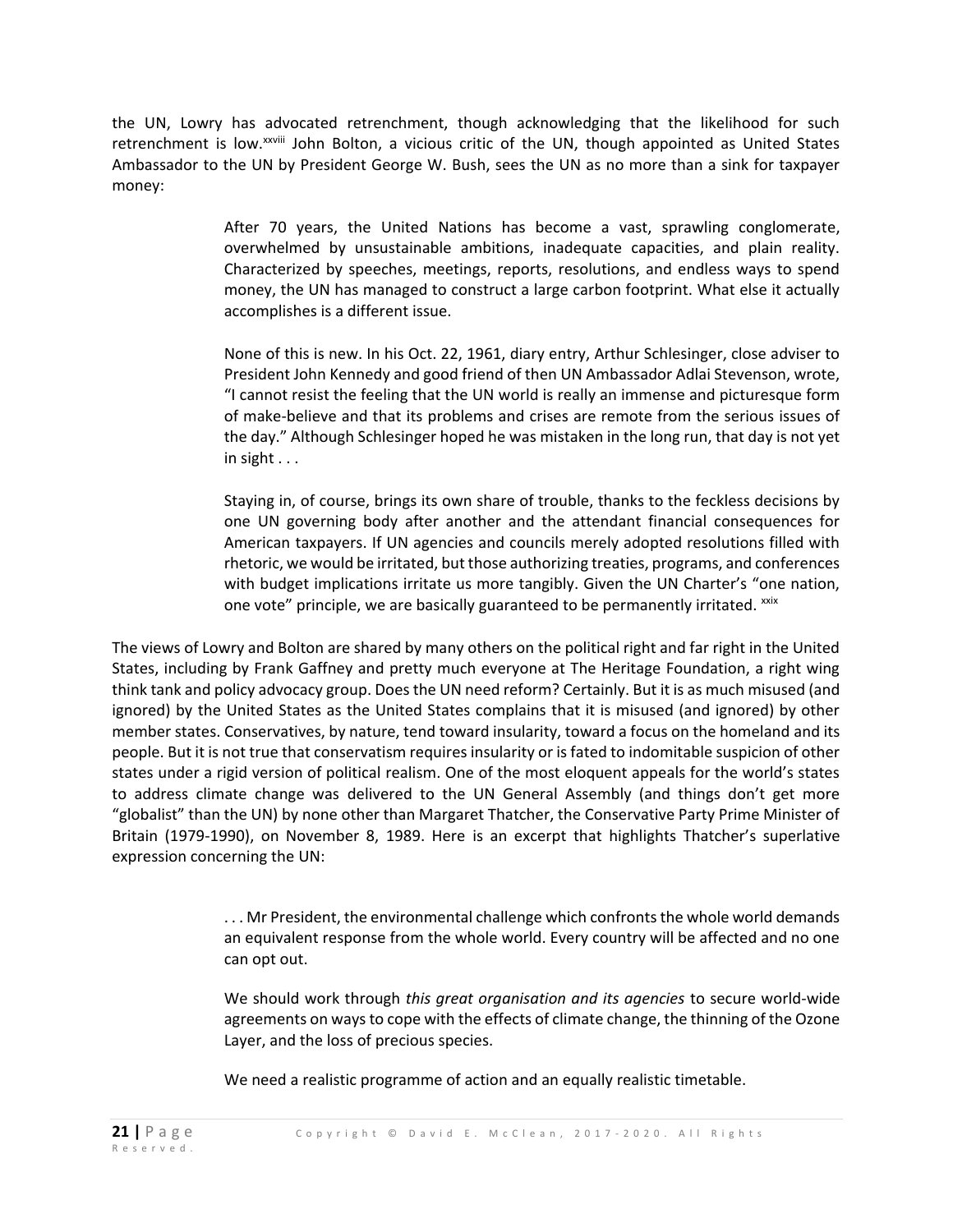Each country has to contribute, and those countries who are industrialised must contribute more to help those who are not.

The work ahead will be long and exacting. We should embark on it hopeful of success, not fearful of failure.

I began with Charles Darwin and his work on the theory of evolution and the origin of species. Darwin's voyages were among the high-points of scientific discovery. They were undertaken at a time when men and women felt growing confidence that we could not only understand the natural world but we could master it, too.

Today, we have learned rather more humility and respect for the balance of nature. But another of the beliefs of Darwin's era should help to see us through—the belief in reason and the scientific method.

Reason is humanity's special gift. It allows us to understand the structure of the nucleus. It enables us to explore the heavens. It helps us to conquer disease. Now we must use our reason to find a way in which we can live with nature, and not dominate nature.

At the end of a book which has helped many young people to shape their own sense of stewardship for our planet, its American author quotes one of our greatest English poems, Milton's "Paradise Lost".

When Adam in that poem asks about the movements of the heavens, Raphael the Archangel refuses to answer. "Let it speak", he says,

"The Maker's high magnificence, who built So spacious, and his line stretcht out so far, That Man may know he dwells not in his own; An edifice too large for him to fill, Lodg'd in a small partition, and the rest Ordain'd for uses to his Lord best known."

We need our reason to teach us today that we are not, that we must not try to be, the lords of all we survey.

We are not the lords, we are the Lord's creatures, the trustees of this planet, charged today with preserving life itself—preserving life with all its mystery and all its wonder.

May we all be equal to that task.

Thank you Mr President. [Emphasis added.] xxx

Conservatism need not buy into the blinkered and maladaptive nationalism and anti-globalism of Bannon, Bolton, Gaffney, Lowry, and The Heritage Foundation.<sup>6</sup> It is precisely the wrong set of ideas to maintain in

<sup>&</sup>lt;sup>6</sup> It should be noted that, unfortunately, Mrs. Thatcher backed away from the strong commitment she voiced in her UN speech, as she makes plain in her book *Statecraft*. Many assume this is because of ideological and political pressure, as well as pressure from the fossil fuel industry, to soften here rhetoric. That said, when she gave this speech she was a leading conservative and very clear about the threat.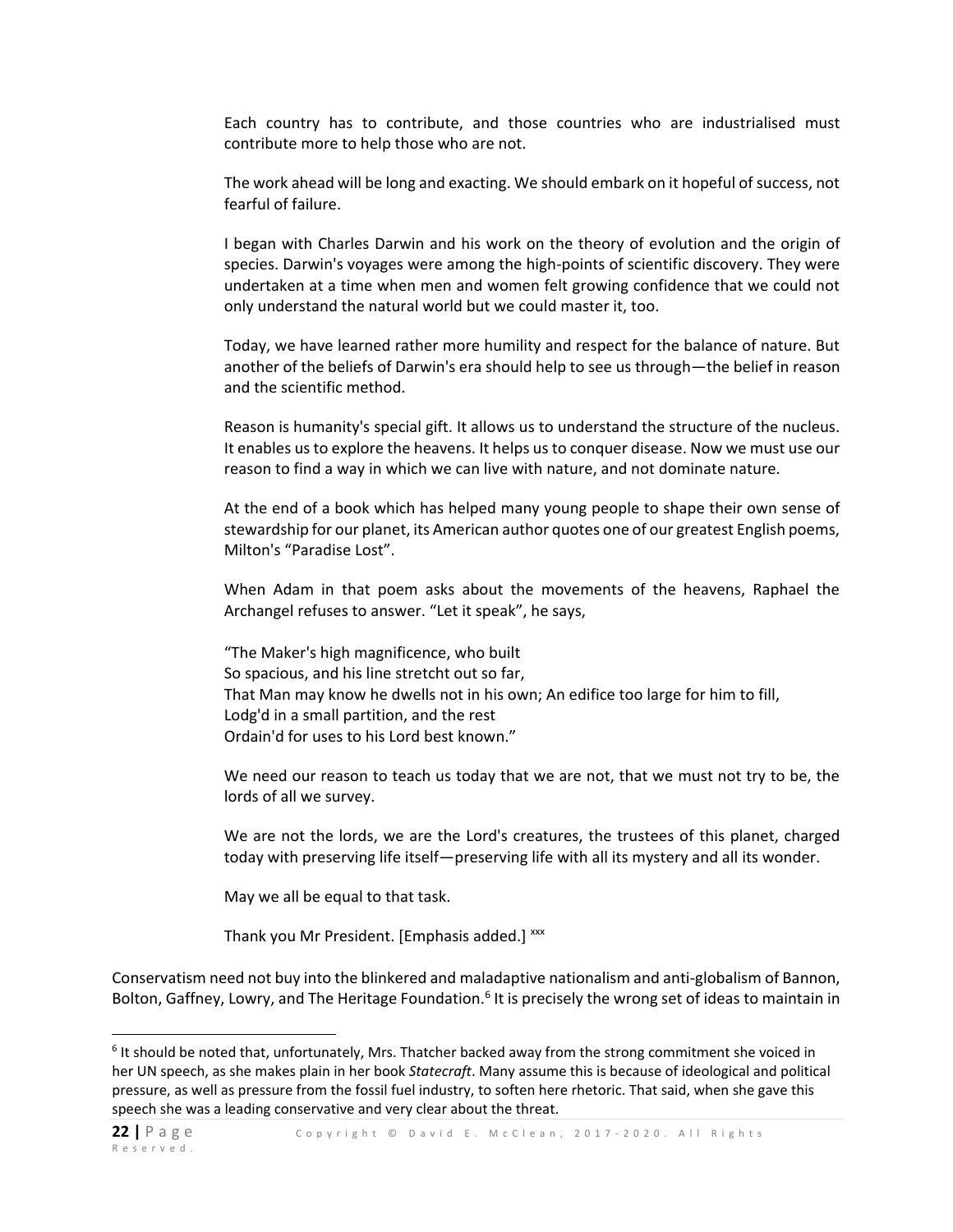a world that is not only shrinking, but that very much requires and seeks-out the guidance and wisdom of countries like the United States.

In 2013, Bobby Jindal, then the Governor of Louisiana, pleaded to his party, the Republican Party:

We must stop being the stupid party. I'm serious. It's time for a new Republican party that talks like adults. It's time for us to articulate our plans and visions for America in real terms. We had a number of Republicans damage the brand this year with offensive and bizarre comments. We've had enough of that. XXXI

But the party, it seems, did not have "enough of that." It did not take Jindal's advice, but rather it doubled down on being the ground zero of "offensive and bizarre comments" in American politics. Many of those "offensive and bizarre" comments (some of which are set forth in Chapter 1) have to do with climate change. For the sake of the country, indeed for the sake of the world, this must cease. If it does not cease, and cease soon, the Republican Party will be remembered in the history books as one of the most corrupting and pernicious organizations that the world has ever known, whatever its members may think of it, or themselves, presently. That indictment won't be made by me, or by Democrats, but by future generations whose world may be filled with conflict and misery that could have been avoided. To recall, one last time, the words of Strobe Talbot:

> [I]f we take the steps necessary to fend off specific, imminent, and potentially cataclysmic threats, we will be giving ourselves time and useful experience for lifting global governance in general to a higher level. By solving problems that are truly urgent, we can increase the chances that eventually . . . the world will be able to ameliorate or even solve other problems that are merely very important. Whether future generations make the most of such a world, and whether they think of it as a global nation or just a wellgoverned community of nations, is up to them. Whether they have the choice is up to us.<sup>xxxii</sup>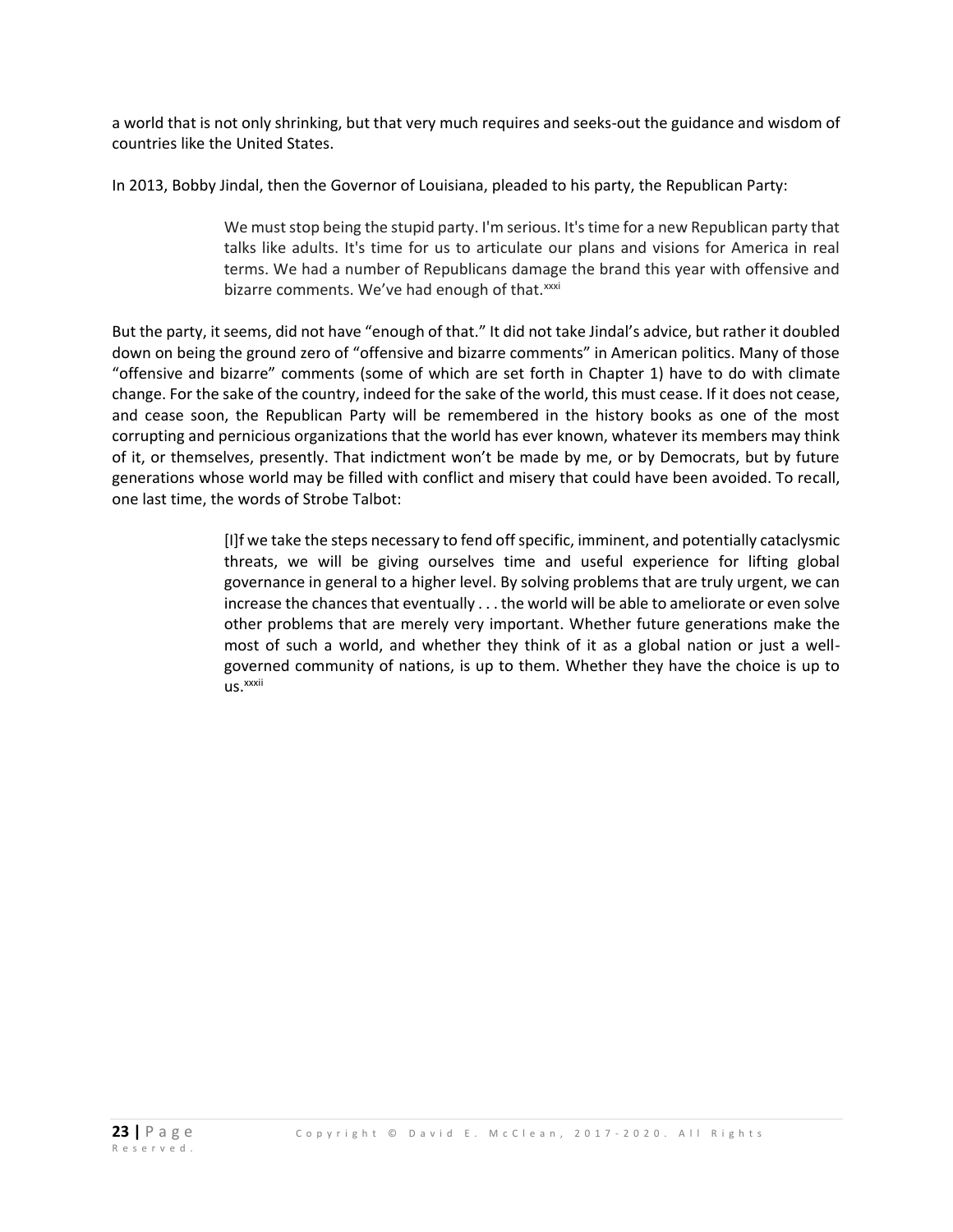iii The UNFCCC entered into force on 21 March 1994. Today, it has near-universal membership. The 197 countries that have ratified the Convention are called Parties to the Convention. The UNFCCC is a "Rio Convention", one of three adopted at the "Rio Earth Summit" in 1992. Its sister Rio Conventions are the UN Convention on Biological Diversity and the Convention to Combat Desertification. The three are intrinsically linked. It is in this context that the Joint Liaison Group was set up to boost cooperation among the three Conventions, with the ultimate aim of developing synergies in their activities on issues of mutual concern. It now also incorporates the Ramsar Convention on Wetlands. Preventing "dangerous" human interference with the climate system is the ultimate aim of the UNFCCC.

iv Kenneth Rapoza, "China To Spend Trillions On 'Green Tech'," *Forbes*, August 11, 2015,

<https://www.forbes.com/sites/kenrapoza/2015/08/11/china-to-spend-trillions-on-green-tech/#5470267e409f> v Jason Thistlethwaite. "The ClimateWise Principles: Self-Regulating Climate Change Risks in the Insurance Sector." *Business and Society* 51, no. 11 (2012): 21 –147, doi: 10.1177/0007650311427595

vi *Insurance Information Institute - Background on: Climate change and insurance issues*, Accessed August 5, 2015, https://www.iii.org/article/background-on-climate-change-and-insurance-issues. vii Ibid.

ix Robert Repetto, "It's Time the SEC Enforced its Climate Disclosure Rules." *International Institute for Sustainable Development*, March 23, 2016,<https://www.iisd.org/blog/it-s-time-sec-enforced-its-climate-disclosure-rules>

<sup>x</sup> Task Force on Climate-Related Financial Disclosure. *Recommendations of the Task Force on Climate-related Financial Disclosures. Financial Stability Board*, June 2017, https://www.fsb-tcfd.org/wp-

content/uploads/2017/06/FINAL-TCFD-Report-062817.pdf (X and Haley 1965)

xi Gardiner, 433

xii Francis, paragraph 175.

xiii Francis, paragraph 181.

xiv Timothy Snyder. *Black Earth: The Holocaust as History and Warning* (New York: Tim Duggan Books, 2015).

xv United Nations. "Paris Agreement," 2015, Section 53.

xvi United Nations. "Paris Agreement," Article 15.

xvii H.R.193 – "American Sovereignty Restoration Act of 2017." [https://www.congress.gov/bill/115th-](https://www.congress.gov/bill/115th-congress/house-bill/193)

[congress/house-bill/193](https://www.congress.gov/bill/115th-congress/house-bill/193)

xviii BBC News. "Euro Reaction – Key Quotes.[" http://news.bbc.co.uk/2/hi/uk\\_news/politics/2976494.stm.](http://news.bbc.co.uk/2/hi/uk_news/politics/2976494.stm) Accessed 10 July 2017.

xix Akshat Rathi. "Can Brexit be reversed?" *Quartz,* June 9, 2017, [https://qz.com/1002636/can-brexit-be-reversed](https://qz.com/1002636/can-brexit-be-reversed-can-article-50-be-revoked/)[can-article-50-be-revoked/.](https://qz.com/1002636/can-brexit-be-reversed-can-article-50-be-revoked/)

xx From "Britannia Rules the Waves," at *Historic UK*, [http://www.historic-](http://www.historic-uk.com/HistoryUK/HistoryofBritain/Rule-Britannia/)

[uk.com/HistoryUK/HistoryofBritain/Rule-Britannia/.](http://www.historic-uk.com/HistoryUK/HistoryofBritain/Rule-Britannia/) Accessed 12 October 2017.

<sup>xxi</sup> The overwhelming scientific consensus justified this claim. Policy makers have an absolute duty to make no room for deniers and skeptics, and I refuse to do so in this book.

xxii Edmund Burke, *Speech to the Electors at Bristol at the Conclusion of the Poll* (1774).

xxiii Madison, James, "Federalist No. 10 (The Same Subject Continued: The Utility of the Union as a Safeguard against Domestic Faction and Insurrection)" in *The Federalist Papers: A Collection of Essays Written in Favour of* 

*the New Constitution* (New York, NY: The New-York packet, 1787).

[https://www.congress.gov/resources/display/content/The+Federalist+Papers#TheFederalistPapers-10.](https://www.congress.gov/resources/display/content/The+Federalist+Papers#TheFederalistPapers-10)

xxiv Jeff Flake. *Conscience of a Conservative* (New York, NY: Random House, 2017).

xxv "Functions and Powers of the United Nations Security Council."<http://www.un.org/en/sc/about/functions.shtml>

xxvi See "United Nations Securities Council Subsidiary Organs."<https://www.un.org/sc/suborg/en/>

xxvii I have asked Marc Groz to prepare this description for inclusion.

xxviii Rich Lowry. "Defund the United Nations," *National Review*, December 30, 2016.

http://www.nationalreview.com/article/443424/united-nations-united-states-should-withhold-funding. xxix John Bolton, "The UN doesn't work. Here's a fix," *The Boston Globe*, October 15, 2015.

<sup>i</sup> Gardiner*,* xii

ii Margaret Thatcher, "Speech to United Nations General Assembly (Global Environment)," *Margaret Thatcher Foundation,* November 8, 1989, https://www.margaretthatcher.org/document/107817

viii Xing Gao, "Weighing ESG Disclosures–Climate Risks Going "Financial"," *Bloomberg BNA*, July 18, 2017, https://www.bna.com/weighing-esg-disclosuresclimate-b73014461889/.